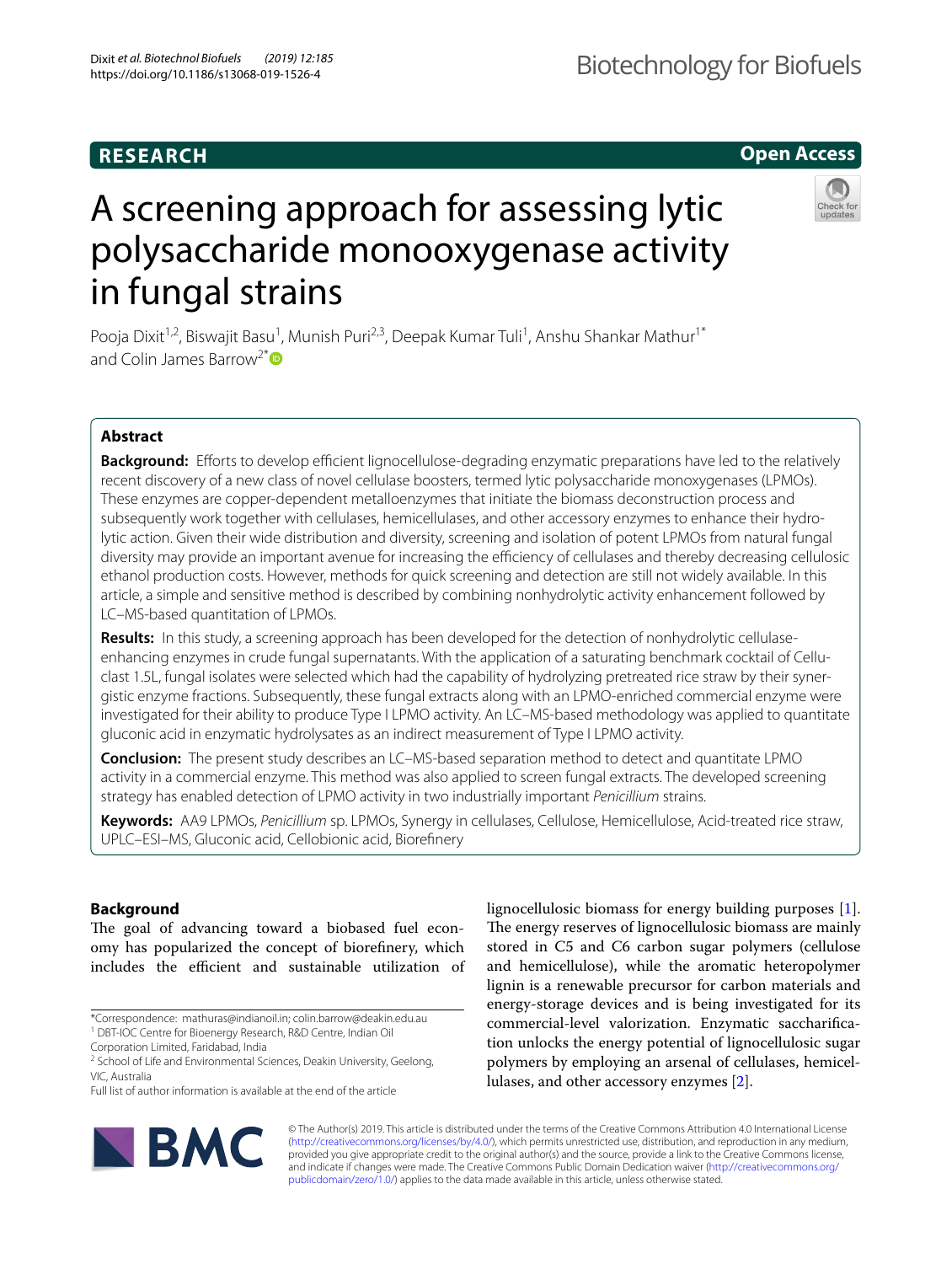Despite extensive research focused on enzyme development processes, there is no superior single enzymatic system that can provide cost-efective and satisfactory enzymatic hydrolysis on diferent lignocellulosic bio-masses [\[3](#page-15-2)]. The need to develop more efficient and effective enzymatic preparations has led to the application of sophisticated system biology tools that allow researchers to identify and develop novel and efficient enzymatic components. The application of these powerful tools has led to the discovery of novel nonhydrolytic proteins such as lytic polysaccharide monooxygenases (LPMOs), swollenins, and loosenins which are reported as "synergistic enzymes" that boost cellulase action [[4\]](#page-15-3).

Lytic polysaccharide mono-oxygenases (LPMOs) are copper-dependent metalloenzymes that initiate the biomass deconstruction process and subsequently synergize with enzymes such as cellulases to enhance their hydrolytic action on a range of polysaccharides, including cellulose [[5](#page-15-4)]. Currently LPMO spans fve diferent classes in the CAZY database as "Auxiliary Activity" proteins. Fungal LPMOs are AA9 enzymes that primarily act on cellulose. Chitin- and cellulose-oxidizing bacterial candidates are AA10 enzymes, while the AA11 class of LPMOs consists of fungal LPMOs that act on chitin, AA13 enzymes oxidizes starch, and lastly AA14 class of LPMOs which target xylan degradation  $[6-9]$  $[6-9]$ . All LPMOs contain a conserved histidine brace containing a copper center at their active site, which mediates an electron transport chain to cleave glycosidic bonds. LPMOs oxidize the sugar carbon in cellulose chains at either the C1 or C4 position, resulting in the formation of oxidized as well as reduced glucose monomers as hydrolysis end products [[10\]](#page-15-7). Depending upon their point of action, LPMOs are classifed as: Type 1 that oxidizes only at the C1 carbon in cellulose chain to yield aldonic acids, or Type 2 that act upon the C4 carbon to form nonreducing end C4-ketoladose, which are generally found in equilibrium with gemdiols in aqueous conditions. Lastly Type 3 act on both C1 and C4 carbon atoms in the cellulose chain. This oxidative cleavage requires the presence of redox cofactors that can donate electrons to LPMO copper centers. A plethora of such LPMO essential redox molecules have been reported, which include small reductants such as ascorbate, gallate, lignin-derived aromatic biomolecules, photosynthetic pigments, and co-secreting AA3 family GMC oxidoreductases (cellobiose dehydrogenase, glucose dehydrogenase etc.) [[11](#page-15-8)].

The concerted action of LPMO on its natural insoluble substrate and the dynamic interaction of LPMO with its redox-active cofactors are important mechanistic questions that are still unresolved. To determine mechanisms of action, analytic methods such as high-performance anion-exchange chromatography-pulsed amperometric detector (HPAEC-PAD), Liquid chromatography-mass spectrometry (LC–MS) and matrix-assisted laser desorption/ionization–time of fight-mass spectrometry (MALDI-TOF–MS) have been applied to characterize oxidized LPMO products. With the goal of fnding an efficient and sensitive method for the separation of native and oxidized cello-oligosaccharides, Westereng et al. [\[12](#page-15-9)] evaluated diferent HPLC-based analytic tools and concluded that HPAEC-PAD provided a superior and sensitive LC-based quantitation method for the oxidized species. The authors suggested that LC–MS-based approaches such as hydrophilic interaction chromatography (HILIC-MS) or porous graphitized carbon liquid chromatography (PGC-LC–MS) are particularly useful, with PGC-LC–MS being the method of choice for simultaneous analysis of C1 and C4 oxidation products.

There is no robust assay protocol for evaluating LPMO activity of natural microbial diversity. There are some reports where a colorimetric Amplex® Red assay has been used for quantitating LPMO activity in broth [\[13](#page-15-10)]. However, due to its nonspecifc nature, this assay can only be applied for quantitating the total  $H_2O_2$  production potential of strains and not LPMO activity. Detection and quantitation of oxidized cellulose hydrolysis products (i.e. gluconic acid and cellobionic acid) can be used as an indirect way to measure LPMO activity in cellulases. There are only a few reports that have characterized the oxidative activity of Cellic<sup>™</sup> Ctec2 by measuring both C1- and C4-oxidized cellodextrins produced after cellulose hydrolysis, using HPAEC-PAD [[14–](#page-15-11)[16](#page-15-12)].

HPAEC-PAD has been the most widely utilized tool for analyzing cello-oligosaccharides and their oxidation products; however, this method has limitations including sensitivity. It has been reported that HPAEC-PAD method can be used to quantitate gluconic acid solution up to 50 ppm in concentration  $[14]$ . For the quantitation of oxidized species produced at the sub-ppm levels, as anticipated from natural microbes, a more sensitive method such as LC-MS might be beneficial. Therefore, the present study utilizes an LC–MS-based method to monitor gluconic acid concentrations in enzymatic hydrolysates as an indirect measure of LPMO activity in fungal enzymes. Another objective of this study was to develop a robust screening protocol of fungal enzymes for their AA9-type LPMO production. The developed protocol was then applied to the screening of two industrially important *Penicillium* species.

#### **Materials and methods**

## **Chemicals and commercial enzymes**

All the chemicals used in this study were procured from Sigma Aldrich and Merck, India.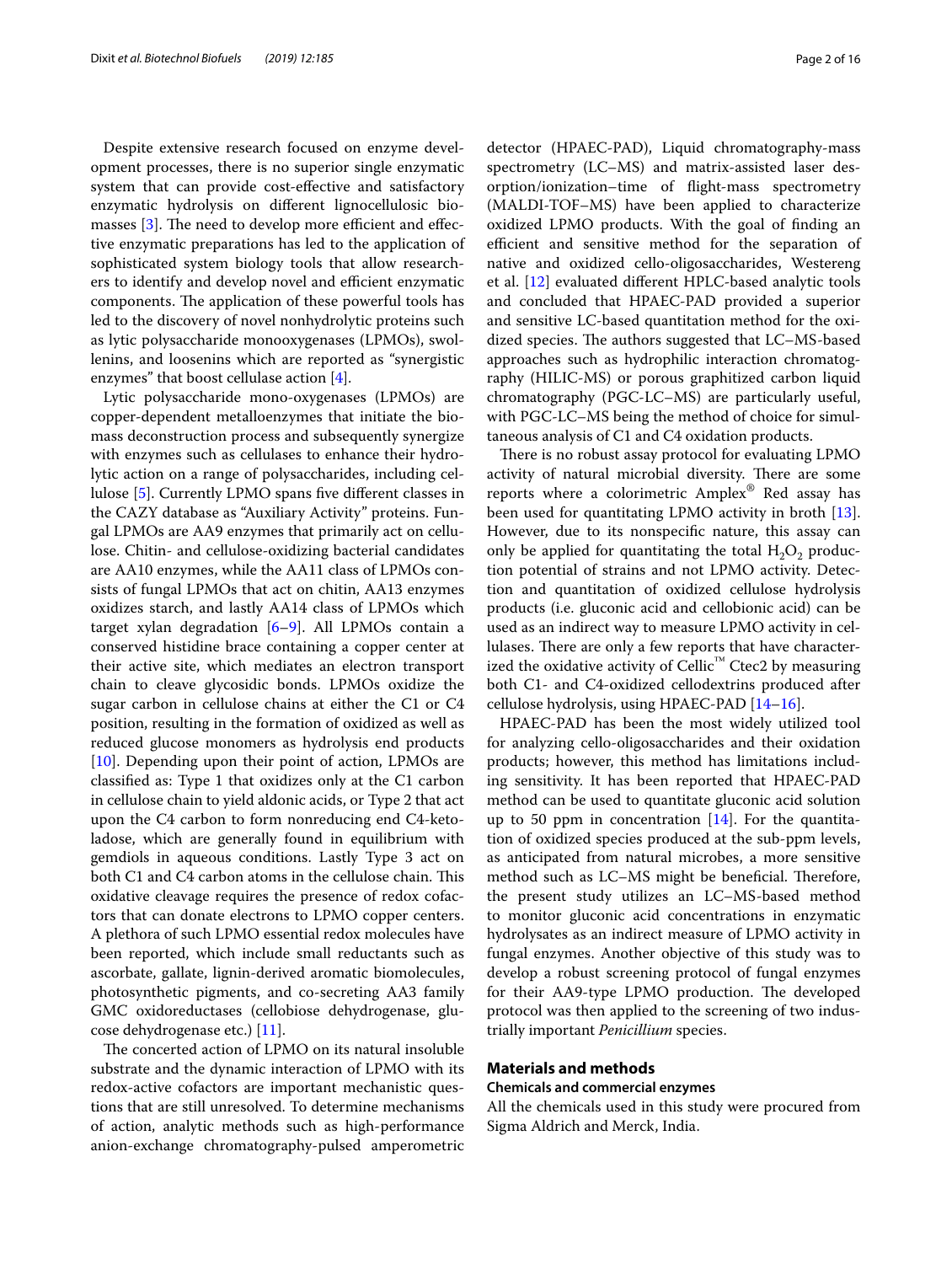$13C$  gluconic acid (99 atom %  $13C$ ) were purchased from Omicron Biochemicals, USA, and LC/MS grade water was obtained from Biosolve Chimie, SARL, France. Commercial enzymes Cellulase from *T. reesei* ATCC 26921 (Celluclast 1.5L) and β-glucosidase (Novozymes 188) were procured from Sigma, Aldrich India. Cellic<sup>®</sup> Ctec2 and Cellic® HTec3 were a kind gift from Novozymes, Mumbai, India. Avicel® PH 101 and dilute acid-treated rice (*Oryza sativa)* straw were used as substrates for enzymatic saccharifcation studies. Rice (*Oryza sativa)* straw was procured from the local market at Mathura (27.28° N, 77.41° E) in Uttar Pradesh (North, India) airdried, ground to the particle size of  $\sim$  10 mm using a knife mill ,and stored in an air tight container for further use. All the experiments were conducted from the single stock of harvested rice straw.

#### **Strains**

*Penicillium janthinellum* (NCIM 1171) and *Penicillium funiculosum* (NCIM 1228) were procured from the National Collection of Industrial Microorganisms (NCIM) Pune, India. All fungal strains examined in this study were derived by UV-irradiation and chemical mutagenesis of the above-mentioned fungal species. The resulting mutants were selected based on relative enzyme index on amorphous cellulose  $(I_{AC})$  and were maintained and stored in Potato Dextrose agar (PDA) slants at 4 °C until further use.

wood xylan were done by DNSA method, as described earlier [\[17](#page-15-13)].

Filter paper activity was determined by adding crude fungal extract (100 μL) in citrate buffer (1900 μL) containing Whatman no. 1 filter paper  $(1 \times 6$  cm strip; 50 mg), after which the reaction mixture was incubated at 50 °C for 60 min. Endoglucanase (CMCase) and *endo*-1,4-β-d-xylanase activity assays were carried out by adding 100  $\mu$ L of appropriate enzyme dilution in 900  $\mu$ L of 1% CMC and 1% birch wood xylan solution, respectively. The reaction mixtures were incubated at 50  $\degree$ C for 30 min to carry out the respective substrate hydrolysis reactions. All the above-mentioned reactions were terminated by adding 3 mL of 3–5, Dinitrosalicylic acid (DNS) reagent. The reaction mixtures were boiled for 5 min, and the enzyme quantitations were done by measuring OD at 540 nm using standard glucose stock (10 mg/mL).

β-Glucosidase activity was estimated using *p*-nitro phenyl-α-glucopyranoside (*p*NPG) as substrate. 900 µL of substrate solution pNPG (1 mg/mL) was incubated with 100  $\mu$ L of fungal enzyme at 50 °C for 30 min. The reactions were stopped by adding 2 mL of sodium carbonate (2%), and the liberated *p*-nitrophenol was quantitated at 410 nm using a *p*-nitrophenyl standard curve. One unit (IU) of enzymatic activity was defned as the amount of enzyme required to liberate  $1 \mu$ mol of glucose, xylose, or *p*-nitrophenol from the appropriate substrates/min of crude fungal supernatant under the assay conditions.

Relative enzyme index = Diameter of zone of clearance on amorphous cellulose plate by mutant Diameter of zone of clearance on amorphous cellulose plate by parent

#### **Production of in‑house enzymes**

The inoculum was prepared for all fungal cultures by inoculating  $1 \times 10^7$  fungal spores in seed media consisting of  $(NH_4)_2$ ·SO<sub>4</sub> (1 g/L), MgSO<sub>4</sub> (0.2 g/L), CaCO<sub>3</sub>  $(0.5 \text{ g/L})$ , sucrose  $(10 \text{ g/L})$ , corn steep liquor  $(5.4 \text{ g/L})$ , Avicel (2 g/L), and Tween 80 (1 g/L). After 48 h, when the packed cell volume of culture reached around 30–40%, second inoculation was done in production media which consisted of  $(NH_4)_2$ ·SO<sub>4</sub> (5 g/L), MgSO<sub>4</sub> (0.2 g/L), CaCO<sub>3</sub>  $(0.5 \text{ g/L})$ , corn steep liquor  $(5.4 \text{ g/L})$ , Avicel  $(33 \text{ g/L})$ , and Tween 80  $(1 \text{ g/L})$ . The culture broths/secretome were harvested at the 96th h of fermentation by centrifugation at 6000 rpm for 15 min to obtain crude cellulase enzyme, which was stored at 4 °C until further use.

#### **Enzymatic assays**

All the hydrolytic enzymatic assays of crude fungal supernatants were performed in sodium citrate bufer (50 mM, pH 5.0) at 50  $°C$ . The substrate hydrolysis assays for filter paper (FPU), carboxy methyl cellulose (CMC), and birch

Lytic polysaccharide monooxygenases (LPMOs) activity of crude fungal extracts were analyzed by following the previously reported method  $[13]$  $[13]$ . 20  $\mu$ L of fungal supernatant was incubated with 180 μL of assay cocktail containing 300 μM ascorbate, 500 μM Amplex<sup>®</sup> Red, and  $71.4$  units/mL horseradish peroxidase (HRP). The reactions were carried out in 100 mM sodium phosphate buffer, pH 6.0 at 22  $^{\circ}$ C, and the absorbance was measured at 560 nm after 10-min incubation using a plate reader (Spectra Max M3, Molecular Devices, USA). The reactions were also carried out in the presence and the absence of diferent sugars (glucose and cellobiose, final concentrations 500  $\mu$ M). Specific LPMO activity is defined as one  $\mu$ mol  $H_2O_2$  generated per minute per mg protein of crude fungal extracts, under the defned assay conditions.

Cellobiose dehydrogenase (CDH) activity of fungal enzymes was determined by lactose-mediated reduction of 2,6-dichloroindophenol (DCIP) at 30 °C, and absorbance was measured at 520 nm wavelength (extinction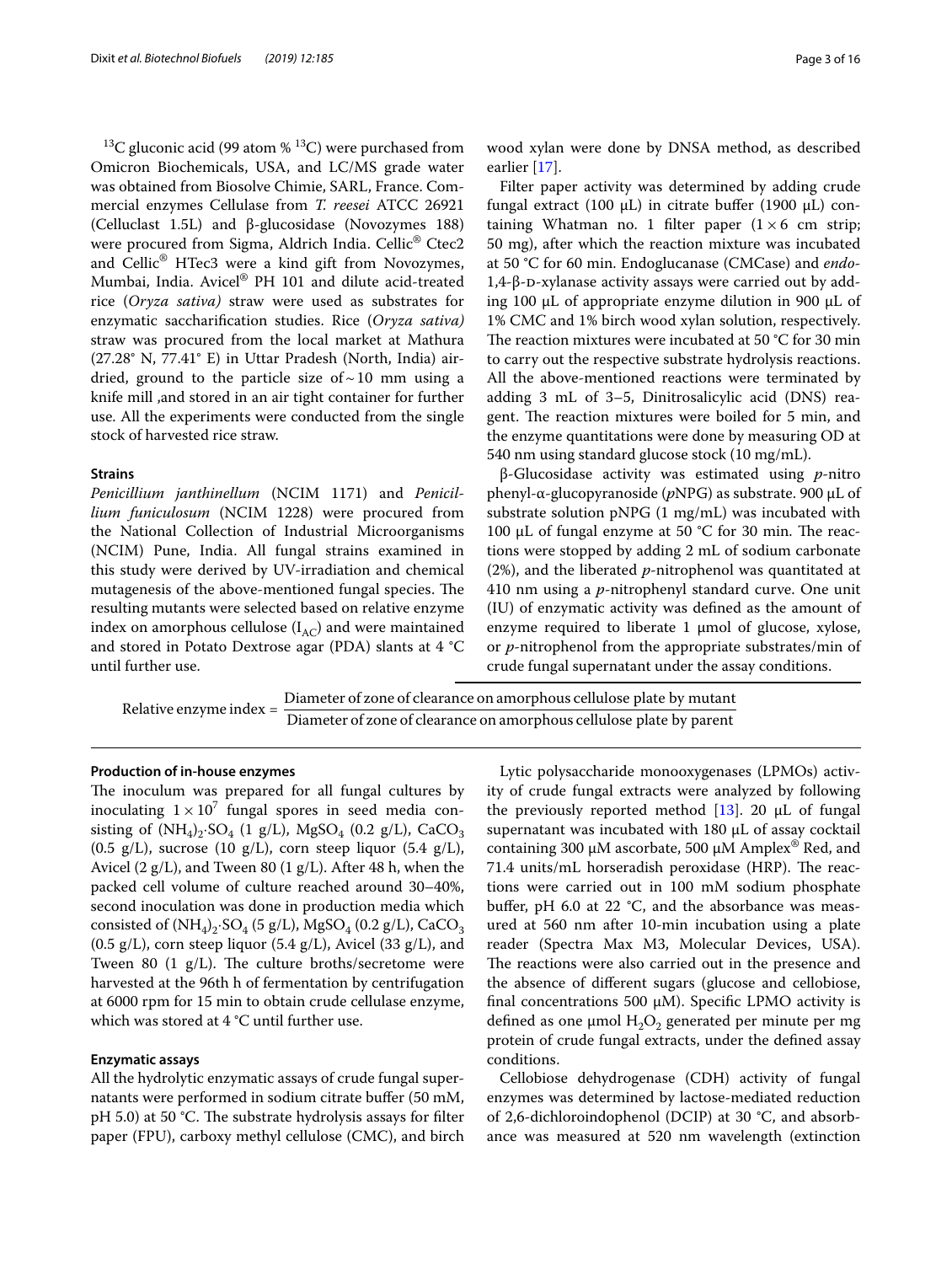$coefficient \varepsilon 520 = 6.80 \, \text{m} \text{m}^{-1} \, \text{cm}^{-1}$  [[18\]](#page-15-14). 1 mL reaction mixture contained 300 µM DCIP and 30 mM lactose in 100 mM sodium acetate buffer at pH 4. To suppress the laccase activity, sodium fuoride was added in reaction mixtures which would otherwise interfere with CDH measurements. One unit of CDH activity catalyzes the oxidation of 1 μmol of lactose per minute under the specifed assay conditions.

Protein content of enzymes was measured using commercial BCA kit (Alfa Aesar, India) with BSA as standard.

#### **Dilute acid pretreatment of rice straw at pilot scale**

Pretreatment of rice straw was done in pilot scale plant (250 kg/day capacity) through a two-step procedure as reported previously [[19\]](#page-15-15). Initially rice straw was soaked in 0.4% alkali solution for 1 h followed by dilute acid (1%  $H_2SO_4$ ) soaking of rice straw in a soaking chamber. After soaking, the wet biomass was drained and pressed with the help of a hydraulic flter press for 15 min at 100 bar. After this preprocessing, biomass was loaded to a reactor and pretreated at a temperature of 162 °C at 5.4 bar pressure with a residence time of 10 min. Following pretreatment, the biomass slurry was collected in slurry tank, allowed to cool, and then neutralized with a 30% ammonium hydroxide solution. With the help of peristaltic pumps, neutralized slurry was loaded to a high speed centrifuge to separate solids (cellulose and lignin) and liquid (hydrolyzed hemicellulose) fractions of the pretreated material. The solid residue of pretreated rice straw was washed several times with distilled water, followed by a last wash with sodium citrate buffer (50 mM, pH 5.0), and then stored at  $-20$  °C for further use. All the experiments were conducted with this single lot of washed pretreated rice straw.

The chemical composition of pretreated solid residue as well as of the native rice straw was determined by two-stage acid hydrolysis as per the standard NREL/ TP-510-42618 protocol [\[20\]](#page-15-16). Sugar analysis was conducted with the help of Waters HPLC (Switzerland) equipped with Aminex HPX-87H column (Bio-Rad Laboratories, CA, USA) connected to a guard column. Sulfuric acid  $(0.008 \text{ N})$  was used as mobile phase at a flow rate of 0.6 mL/min, with a column temperature of 50 °C. Sugars (glucose, xylose, cellobiose, and arabinose) were analyzed with the help of Refractive Index detector and other inhibitory compounds (HMF and furfural) by a UV detector.

#### **Enzymatic hydrolysis**

Hydrolysis was carried out at 10% (w/v) solids loading in 50 mM sodium citrate bufer (50 mM, pH 5.0). A total of 20 mL of reaction mixture containing 2 g of substrates (dry weight basis) and 0.02% sodium azide was dispersed

in 250 mL of Erlenmeyer flasks. The enzymatic saccharifcation reactions were carried out at 50 °C for 48 h, under shaking conditions (200 rpm).

The enzyme dosing in the hydrolysis reactions was done according to the diferent experimental setup conditions. Firstly, pretreated rice straw was hydrolyzed with 7 FPU/g biomass Celluclast 1.5L in the presence and the absence of various concentrations of β-glucosidase (Novozymes 188) and a xylanase enzyme (Cellic Htec ®). The saturated concentration was 7 FPU of Celluclast 1.5L, 21 U of β-glucosidase, and 500 U of xylanase, which was used as control reaction. After saturation of Celluclast 1.5L, fungal secretomes were spiked in saturated cocktail of Celluclast 1.5L, and hydrolysis of pretreated rice starw was carried out with the formulated fungal-Celluclast blends. In this experimental set, 3.5 FPU of Celluclast was mixed with 3.5 FPU of fungal extracts, plus 21 U of β-glucosidase, and 500 U of xylanases, and the hydrolysis of pretreated rice straw was carried out.

After screening, the pretreated rice straw was hydrolyzed with 7 FPU of crude enzyme extracts from selected *Penicillium* sp. fungal candidates. This reaction was carried out to measure gluconic acid in rice straw hydrolysate and Cellic Ctec 2 (7 FPU/g) was used as the control in this reaction. Later, Avicel hydrolysis was carried out with a cellulase dosing of 7 FPU/g substrate with saturating β-glucosidase concentrations (21 U of Novo 188/ gm substrate), in the presence and the absence of 1 mM ascorbate.

Samples were withdrawn at various intervals, boiled for 10 min to stop the reaction, and fltered through 0.45 µm flter to quantitate sugars as described in the above section.

## **Product analysis of gluconic and cellobionic acids by LC– MS**

LC was performed on a Thermo Scientific Ultimate 3000 UHPLC system (Thermo Fisher Scientific, MA, USA) equipped with Bio-Rad HPX-87H column (Bio-Rad Laboratories,  $CA$ , USA) operated at 50  $°C$ . The solutes were eluted using a mobile phase of water containing 0.5% formic acid at a fow rate of 0.6 mL/min. Formic acid was preferred over conventional sulfuric acid due to lesser corrosion in spray chamber and spray shield of the electro spray mass spectrometer without any loss of resolving power.

The LC was interfaced with  $Q-Q-TOF$  ESI-MS (Bruker Impact II) from Bruker Daltonik, Germany. The mobile phase from column outlet was split in 1:4 ratio and the lowest flow  $(0.12 \text{ mL/min})$  was directed to the mass spectrometer. The analytes were monitored as sodium adduct, and a syringe pump was used for post column doping of eluent with 30 mM of sodium chloride solution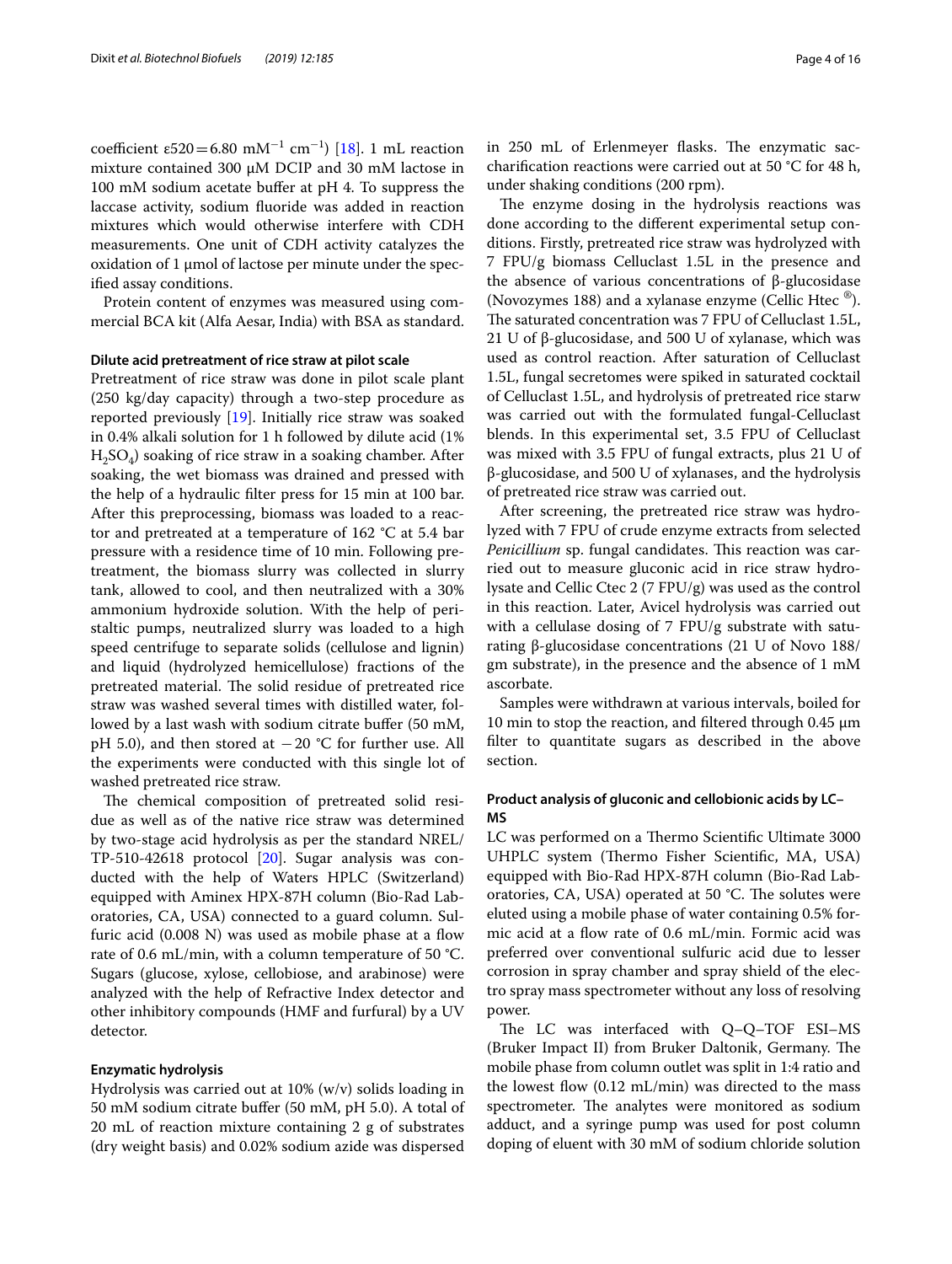in water at a flow rate of 60  $\mu$ L/h through a T-split immediately before ESI source. ESI–MS was operated in positive ion mode and tuned for gluconic acid (capillary voltage, 4.5 kV; nebulizer, 1.4 bar; dry gas, 11.0 L/min, dry temperature, 250 °C, mass range, *m/z* 50–700).

The samples analyzed during the work were enzymatic hydrolysates containing cellobiose, glucose, and xylose, of which glucose was the major constituent. It was observed that glucose beyond 1000 ppm signifcantly suppressed gluconic acid response due to matrix efects (data not shown). Therefore, the enzymatic hydrolysates were diluted 50 times to ensure the concentration of glucose was below 1000 ppm and the injection volume was gluconic acid concentration was plotted for calibration. The coefficient of determination  $(R^2)$  of gluconic acid in the range of 1 to 5 ppm was found to be 0.986 which adequately established linearity of the response (Addi-tional file [1](#page-14-0): Figure S2). It was not possible to source  ${}^{13}C$ or deuterium-labeled cellobionic acid, and therefore, cellobionic acid was estimated assuming its response factor to be identical with gluconic acid. The results though not accurate were considered indicative.

To quantitate LPMO-mediated gluconic acid production, diferential gluconic acid and cellobionic acid measurements were done according to the formula given below:

Differential gluconic acid ( $dGlcA$ ) = Gluconic acid concentration measured in the presence of ascorbate − Gluconic acid concentration measured in the absence of ascorbate

Differential cellobionic acid (dClbA) = Cellobionic acid concentration measured in the presence of ascorbate − Cellobionic acid concentration measured in the absence of ascorbate

5 µL. At this dilution, gluconic acid response was found to be linear in the range of  $1-5$  ppm.  $^{13}C$  gluconic acid at 2 ppm was used as internal standard and introduced in the analyte after fltering through 0.2-µ flter. For calibration, gluconic acid standards in the range of 1–5 ppm containing 2 ppm of internal standard in 1000 ppm glucose solution in mobile phase were prepared. During the analysis, the samples and calibrants were injected in triplicate and average response was used.

The chromatograms of glucose and gluconic acids for one of the samples of enzymatic hydrolysates have been shown in Additional fle [1:](#page-14-0) Figure S1. Although gluconic and cellobionic acids coeluted with glucose and cellobiose, it was possible to accurately quantitate these acids by monitoring the area of extracted ion chromatograms of their molecular ions (sodium adducts). The ESI-MS experiments were carried out at the resolution in the range of 35,000 to 40,000 which ensured mass measurement accuracy up to the third place of decimal. Hence, the identifcation and quantitation of gluconic acid and cellobionic acid were unambiguous. With the Aminex HPX-87 H column, tri-saccharides are eluted frst, followed by di-saccharides, mono-saccharides, formic acid, acetic acid, HMF, and furfural. Aldonic acids eluted with the corresponding sugars, with cellobionic acid eluting at 7.5 min and gluconic acid at 9.0 min, with an overall analysis time of approximately 11 min.

For quantitative analysis, isotope correction was made for isotopic abundance of 1.11%  $^{13}$ C in  $^{12}$ C. Therefore, 6.6% of the peak area of gluconic acid  $(m/z=219.0475)$ was subtracted from that of the IS (*m/z*=220.0508), and the ratio of gluconic acid to internal standard against

## **Results and discussion Process scheme**

The main aim of this study was to devise a screening strategy that could be used to screen fungal enzymes for AA9 LPMO production. The screening strategy can be viewed in the process scheme, shown in Fig. [1](#page-5-0).

#### **Preparation of saturated Celluclast 1.5L blend**

The main objective of this study was to develop a screening protocol for fungal enzymes for AA9 LPMO production. The identification scheme adopted in this study exploits the synergistic interactions of cellulases and accessory enzymes involved in lignocellulosic biomass degradation. The screening strategy employed a saturated cellulase cocktail to identify potential synergistic proteins present in the fungal extract that might help in increasing biomass hydrolysis activity of this saturated cellulase cocktail.

A versatile and abundant lignocellulose biomass, rice straw, has been utilized here to screen and identify LPMO production ability of fungal candidates. The complex and heterogeneous composition of rice straw (Additional fle [1:](#page-14-0) Table S1) served as an action platform for accessory enzymes to exhibit their synergistic interactions with cellulases, which helped in screening the enriched fungal secretomes.

Celluclast 1.5L was developed decades ago by Novozyme, but lacks several enzymatic components compared to its current Cellic® variants. Several reports have shown that β-glucosidase, xylanases, and LPMOs are key boosters of cellulases and the exogenous addition of these enzymes can enhance the hydrolytic activity of Celluclast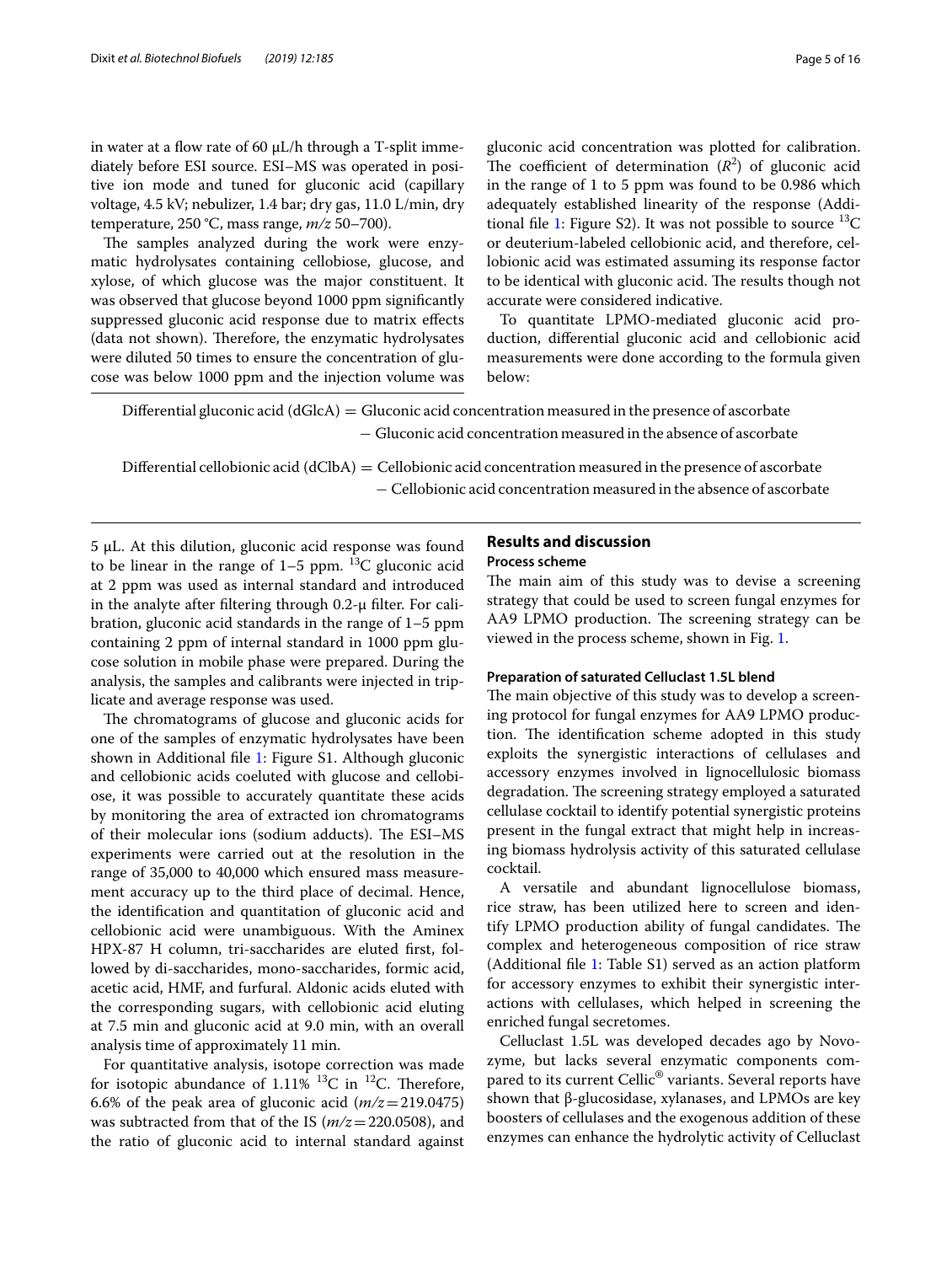

<span id="page-5-0"></span>1.5L [\[21](#page-15-17), [22](#page-15-18)]. Notably in Celluclast 1.5L, nonhydrolytic accessory enzymes such as LPMOs are present in negligible amount  $[23]$  $[23]$ . Therefore, Celluclast 1.5L was spiked with saturating amounts of β-glucosidase and xylanase to maximize its hydrolysis efficiency, until saturation was achieved. Later, fungal secretomes were mixed with this saturated cocktail to formulate a blend of fungal extracts with saturated Celluclast 1.5L. Hydrolysis of pretreated rice straw was done with this blended formulation to explore some accessory fungal enzymes other than saturated hydrolases (β-glucosidase and xylanase), such as nonhydrolytic LPMOs.

Tertiary combinations of Celluclast 1.5L, β-glucosidase, and xylanase enzymes were evaluated for efficient hydrolysis of pretreated rice straw as shown in Fig. [2.](#page-6-0) Addition of 21 U/g biomass of β-glucosidase in 7 FPU of Celluclast 1.5L increased biomass hydrolysis by  $\sim$  35% and further additions of β-glucosidase did not substantially increase the glucose yield. After β-glucosidase saturation, xylanase (200–800 U/gm biomass) supplementation in the cocktail was done, and it was observed that 500 U of xylanases/ gm biomass were optimal in saturating Celluclast 1.5L. The effect of xylanase addition on the hydrolytic ability

of saturated Celluclast 1.5L  $({\sim}4\%)$  was not profound as β-glucosidase addition. The absence of significant boosting efect in xylanase addition might be related to the low hemicellulose content in pretreated solids. Hence, a benchmark cocktail was selected for further hydrolysis experiments which contained 7 FPU of Celluclast 1.5L saturated with 21 U/g biomass of β-glucosidase and 500 U/g biomass of xylanases, and was termed as "saturated cocktail**."**

## **Screening of fungal strains**

All the fungal strains were cultured in a corn steep liquorbased enriched media to produce enzymatic cocktails. The abundant micronutrients of this complex culture medium supported prolifc fungal growth and it has also helped in inducing higher cellulase production [\[24](#page-15-20)].

Fungal enzymes were harvested after 96 h of fermentation, and their hydrolytic activities were measured against a variety of substrates: flter paper, carboxymethyl cellulose (CMC), *p*-nitrophenol from *p*-nitro phenyl $β$ -D-glucoside (pNPG) as shown in Table [1.](#page-7-0) The maximum flter paper activity of 7.23 IU/mL was observed in secretome of DBT-IOC-P-11-31, a mutant derived from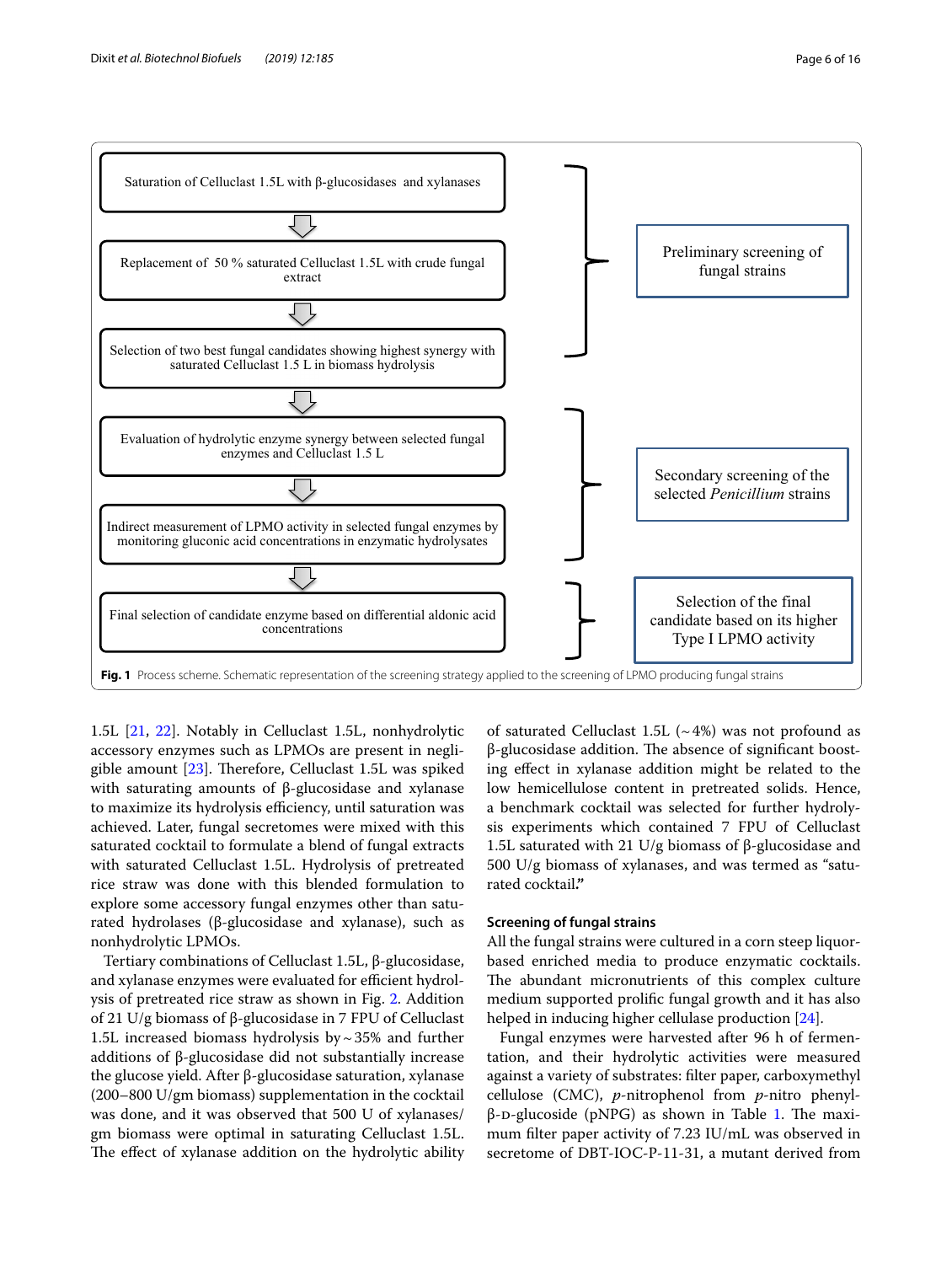

<span id="page-6-0"></span>of enzyme supplementation was evaluated by recording % saccharifcation of pretreated rice straw at 24 h (white bars) and 48 h (gray bars) of hydrolysis using various enzymatic combinations. The error bars represent the standard deviation of three independent experiments. Symbol C represents Celluclast 1.5L (7 FPU), BGL represents commercial β-glucosidase enzyme (Novozymes 188), and Xyl represents commercial xylanase enzyme (Cellic® HTec3)

*Penicillium funiculosum*. DBT-IOC-EU1 surpassed all its fellow mutant strains with a higher FPU of 4.08 IU/mL while its parent strain *Penicillium janthinellum* NCIM 1171 had a very low FPU of 0.87 IU/mL. Increase in FPU activity in mutants also correlated with a higher amount of extracellular protein secretion which infers that random mutagenesis of fungal strains helped in increasing enzyme production. Apart from FPU activities, mutants were also improved in terms of other enzymatic activities compared to their respective parent strain, and some of these were comparable to Celluclast 1.5L (such as CMCase and β-glucosidase activities of DBT-IOC-P-11-31, DBT-IOC-EU1 in Table [1\)](#page-7-0). After determination of enzymatic activities on model substrates (Table [1](#page-7-0)), all these fungal strains were further evaluated for their ability to hydrolyze lignocellulosic biomass.

The screening of fungal strains was based on their ability to enhance biomass hydrolysis ability of commercial Celluclast 1.5L, which is a poor source of LPMOs. Many studies have adopted this screening strategy to identify fungal strains with benefcial enzymatic components [[25](#page-15-21),  $26$ ]. The present screening methodology is influenced by the similar approach, however the saturation of Celluclast 1.5L cocktail was done to explore new enzymes from fungi which have not been characterized yet through this screening strategy (such as new accessory enzymes). For the screening of fungal enzymes, the Celluclast 1.5L in "saturated cocktail" was replaced by 50% of candidate enzyme (fungal extracts). Therefore, blending of fungal extracts was done in such a way that 3.5 FPU of Celluclast 1.5L of the "saturated cocktail" was replaced with an equivalent 3.5 FPU of candidate fungal extracts as shown in Table [2](#page-7-1).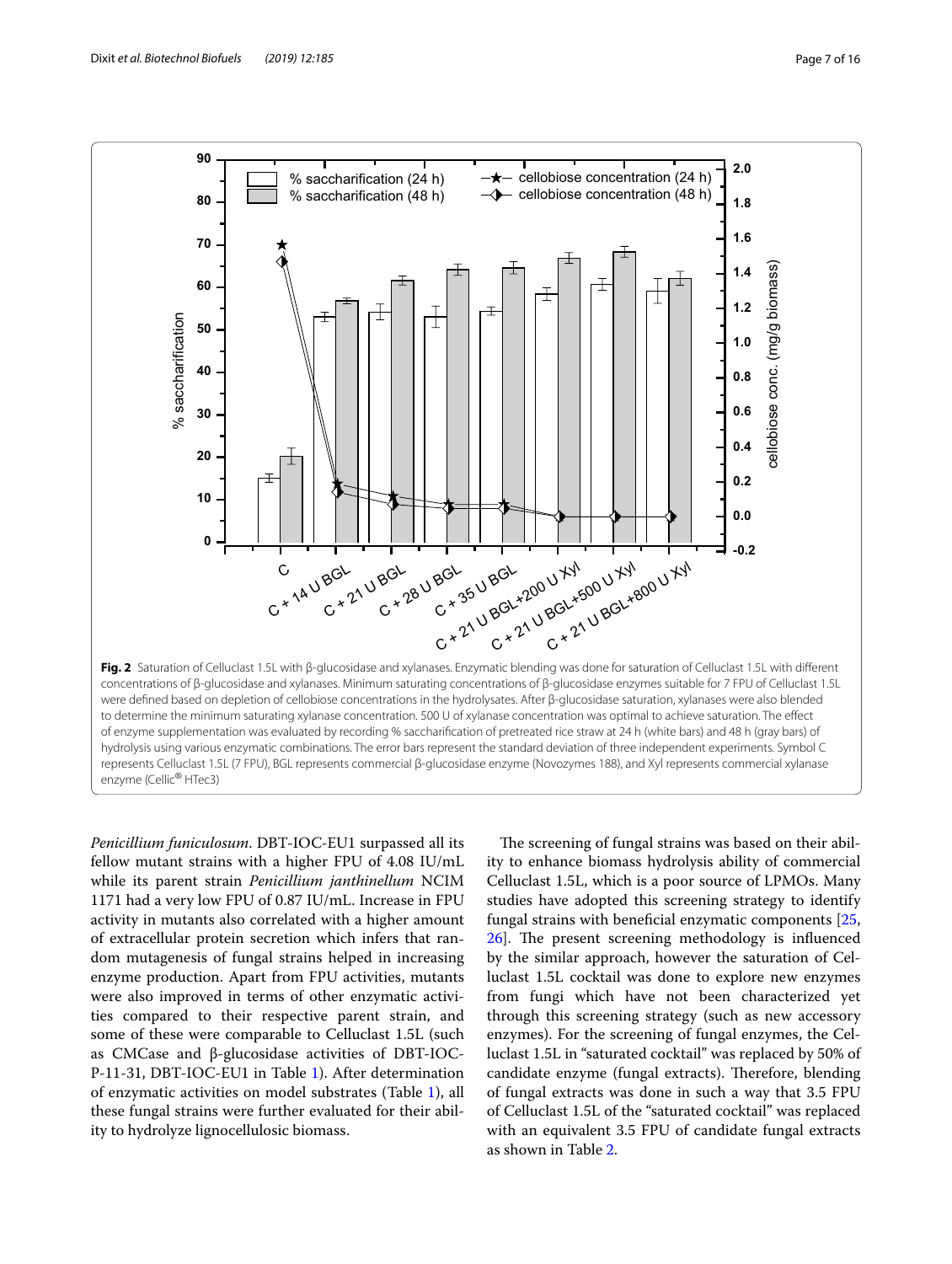| Enzyme                      | Protein (mg/mL)   | Filter paper activity (FPU/<br>ml) | CMC (IU/mL)      | BGL (IU/mL)      |
|-----------------------------|-------------------|------------------------------------|------------------|------------------|
| P. funiculosum (NCIM 1228)  | $6.04 \pm 0.09$   | $2.13 \pm 0.24$                    | $24.51 \pm 0.24$ | $23.29 \pm 0.05$ |
| DBT-IOC-P-11                | $14.64 \pm 0.29$  | $5.66 \pm 0.02$                    | $41.05 \pm 1.81$ | $42.51 \pm 0.08$ |
| DBT-IOC-P-11-9              | $10.88 \pm 0.19$  | $5.51 \pm 0.16$                    | $33.11 \pm 0.81$ | $48.53 \pm 0.02$ |
| DBT-IOC-P-11-10             | $10.10 \pm 0.29$  | $6.37 \pm 0.01$                    | $34.42 \pm 0.23$ | $53.04 \pm 0.05$ |
| DBT-IOC-P-11-15             | $11.16 \pm 0.19$  | $3.31 \pm 0.16$                    | $24.13 \pm 1.04$ | $49.96 \pm 0.07$ |
| DBT-IOC-P-11-22             | $7.49 \pm 0.90$   | $6.76 \pm 0.58$                    | $33.79 \pm 1.60$ | $62.52 \pm 0.31$ |
| DBT-IOC-P-11-31             | 17.19 ± 0.38      | $7.23 \pm 0.43$                    | $43.77 \pm 0.02$ | 75.88 ± 0.22     |
| DBT-IOC-P-11-33             | $11.37 \pm 0.14$  | $4.05 \pm 0.17$                    | $37.41 \pm 1.15$ | $54.24 \pm 0.43$ |
| DBT-IOC-P-11-37             | $17.98 \pm 0.23$  | $4.41 \pm 0.37$                    | $37.11 \pm 0.91$ | $40.65 \pm 0.05$ |
| P. janthinellum (NCIM 1171) | $13.58 \pm 0.41$  | $0.87 \pm 0.06$                    | $21.45 \pm 1.69$ | $1.65 \pm 0.05$  |
| DBT-IOC-EMS                 | $10.40 \pm 0.38$  | $3.37 \pm 0.14$                    | $30.54 \pm 1.14$ | $3.92 \pm 0.02$  |
| DBT-IOC-EU1                 | $10.22 \pm 0.16$  | $4.08 \pm 0.23$                    | $50.38 \pm 1.52$ | $5.38 \pm 1.08$  |
| DBT-IOC-EU4                 | $11.95 \pm 0.23$  | $3.32 \pm 0.09$                    | $33.56 \pm 1.07$ | $2.97 \pm 0.02$  |
| DBT-IOC-EU1-DU3             | $10.22 \pm 0.24$  | $3.66 \pm 0.14$                    | $49.08 \pm 0.39$ | $4.5 \pm 0.01$   |
| Trichoderma RC-30           | $20.49 \pm 0.51$  | $5.77 \pm 0.33$                    | $33.22 \pm 0.16$ | $3.79 \pm 0.04$  |
| Celluclast 1.5L             | $184.82 \pm 4.73$ | $55.60 \pm 2.50$                   | $45.77 \pm 1.15$ | $15.78 \pm 0.05$ |
| Cellic <sup>®</sup> Ctec2   | $220.45 \pm 3.21$ | $136.66 \pm 1.12$                  | <b>ND</b>        | <b>ND</b>        |

### <span id="page-7-0"></span>**Table 1 Enzymatic activities determined in cellulase preparation used in this study**

*ND* not determined

## <span id="page-7-1"></span>**Table 2 Biomass hydrolysis profles of enzymes and their blended preparations**

| Legend             | <b>Enzyme</b>                                            | % Saccharification (24 h) | $\%$<br>Enhancement |  |
|--------------------|----------------------------------------------------------|---------------------------|---------------------|--|
| Saturated cocktail | Celluclast 1.5L (7 FPU) + BGL (21U) + Xylanase (500 U)   | $59.68 \pm 2.38$          |                     |  |
| Base cocktail      | Celluclast 1.5L (3.5 FPU) + BGL (21U) + Xylanase (500 U) |                           |                     |  |
| P''                | Base cocktail $+ P$ . funiculosum (3.5 FPU)              | $60.15 \pm 3.44$          | 0.47                |  |
| $P-11''$           | Base cocktail + DBT-IOC-P-11 (3.5 FPU)                   | $67.92 \pm 1.72$          | 8.24                |  |
| $P-11-9''$         | Base cocktail + DBT-IOC-P-11-9 (3.5 FPU)                 | $62.20 \pm 0.32$          | 2.52                |  |
| $P-11-10''$        | Base cocktail + DBT-IOC-P-11-10 (3.5 FPU)                | $65.10 \pm 0.53$          | 5.42                |  |
| $P-11-15''$        | Base cocktail + DBT-IOC-P-11-15 (3.5 FPU)                | $65.18 \pm 0.21$          | 5.5                 |  |
| $P-11-22"$         | Base cocktail + DBT-IOC-P-11-22 (3.5 FPU)                | $66.09 \pm 0.38$          | 6.41                |  |
| $P-11-31''$        | Base cocktail + DBT-IOC-P-11-31 (3.5 FPU)                | $68.07 \pm 1.84$          | 8.39                |  |
| $P-11-33''$        | Base cocktail + DBT-IOC-P-11-33 (3.5 FPU)                | $61.83 \pm 2.38$          | 2.15                |  |
| $P-11-37''$        | Base cocktail + DBT-IOC-P-11-37 (3.5 FPU)                | $64.80 \pm 1.61$          | 5.12                |  |
| <b>NCIM 1171"</b>  | Base cocktail $+ P$ janthinellum (3.5 FPU)               | $61.36 \pm 2.38$          | 1.68                |  |
| EMS"               | Base cocktail + DBT-IOC-EMS (3.5 FPU)                    | $60.46 \pm 1.07$          | 0.78                |  |
| EUI''              | Base cocktail + DBT-IOC-EU1 (3.5 FPU)                    | $64.9 \pm 2.90$           | 5.22                |  |
| EU4''              | Base cocktail + DBT-IOC-EU4 (3.5 FPU)                    | $58.3 \pm 2.95$           | <b>ND</b>           |  |
| EUI-DU3"           | Base cocktail + DBT-IOC-EU1-DU3 (3.5 FPU)                | $60.5 \pm 0.75$           | 0.82                |  |
| RC-30"             | Base cocktail + RC-30 (3.5 FPU)                          | $66.25 \pm 1.1$           | 6.57                |  |

*ND* enhancement was not detected

\* Fungal extract spiking was done in base cocktail which contains Celluclast 1.5L (3.5 FPU)+BGL (21U)+Xylanase (500 U) to maintain constant enzyme dosage in terms of flter paper units FPU (7 FPU/g biomass) in all experiments

" Symbol represents the blend of fungal extract (3.5 FPU) and Celluclast 1.5L (3.5 FPU) employed to degrade pretreated rice straw

Several enzymatic blends have displayed enhancement in biomass hydrolysis compared to the saturated cocktail. However, some mutants have exhibited a substantial enhancement in biomass hydrolysis yield such as P-11," P-11-31," and EU1" (8.24%, %, 8.39% and 5.22% respectively) compared to the saturated Celluclast cocktail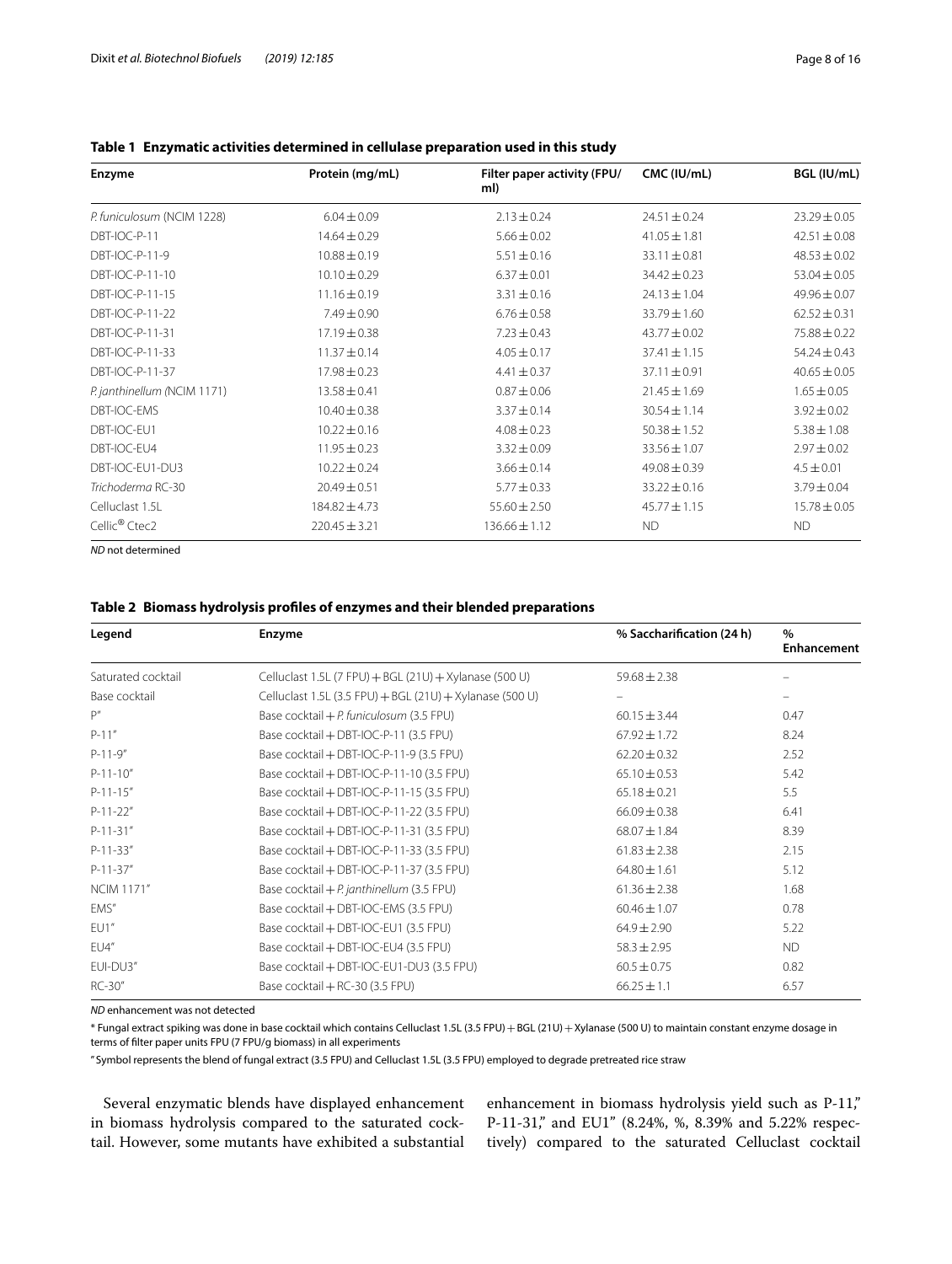(Fig. [3\)](#page-8-0). It was interesting to note that the fungal extract of *RC-30* also enhanced the hydrolysis efficiency of Celluclast 1.5L, even though both enzymes are sourced from *Trichoderma*. This finding has also been observed earlier [[27\]](#page-15-23) and the reason for these diferences in two *Trichoderma* enzymes could be attributed to protected culture conditions, growth requirements, and/or strain characteristics of commercial *Trichoderma* involved in Celluclast 1.5L production. However, the enhancement observed in the *Penicillium funiculosum* blend (P-11" or P-11-31") is higher than that for the *Trichoderma RC*-*30"* blend, which indicates that *Penicillium* spp. have the potential to act as a new industrial workhorse for cellulase production [[28\]](#page-15-24).

The enhancement observed in the hydrolysis yield by using fungal-Celluclast 1.5L blend was attributed to the presence of synergistic fungal proteins, which may also include nonhydrolytic LPMOs, since Celluclast 1.5L lacks any substantial LPMO activity. The screening strategy

was aimed at eliminating the synergy of hydrolytic enzymatic components between enzymatic blends to the maximum possible extent. Some of the popularly known cellulase boosters (β-glucosidase and xylanases) were saturated in Celluclast 1.5L and the acting FPU was maintained as a constant in all hydrolysis experiments (i.e. 7 FPU/g biomass). Since blending experiments rely on mixing diferent combinations of enzymes, FPU was used as a convenient and rapid method to load equal amounts of cellulases in blending experiments, even though in practice there may be some variation in endoglucanase activity in diferent fungal mixtures. It was anticipated that the observed enhancement was the result of a combined action of some new accessory hydrolytic enzymes coupled with nonhydrolytic cellulase boosters in fungal extracts, possibly LPMOs.

To further evaluate the efects of all possible enzymatic scenarios that may have contributed to the enhanced biomass hydrolysis yields, the detailed characterization



<span id="page-8-0"></span>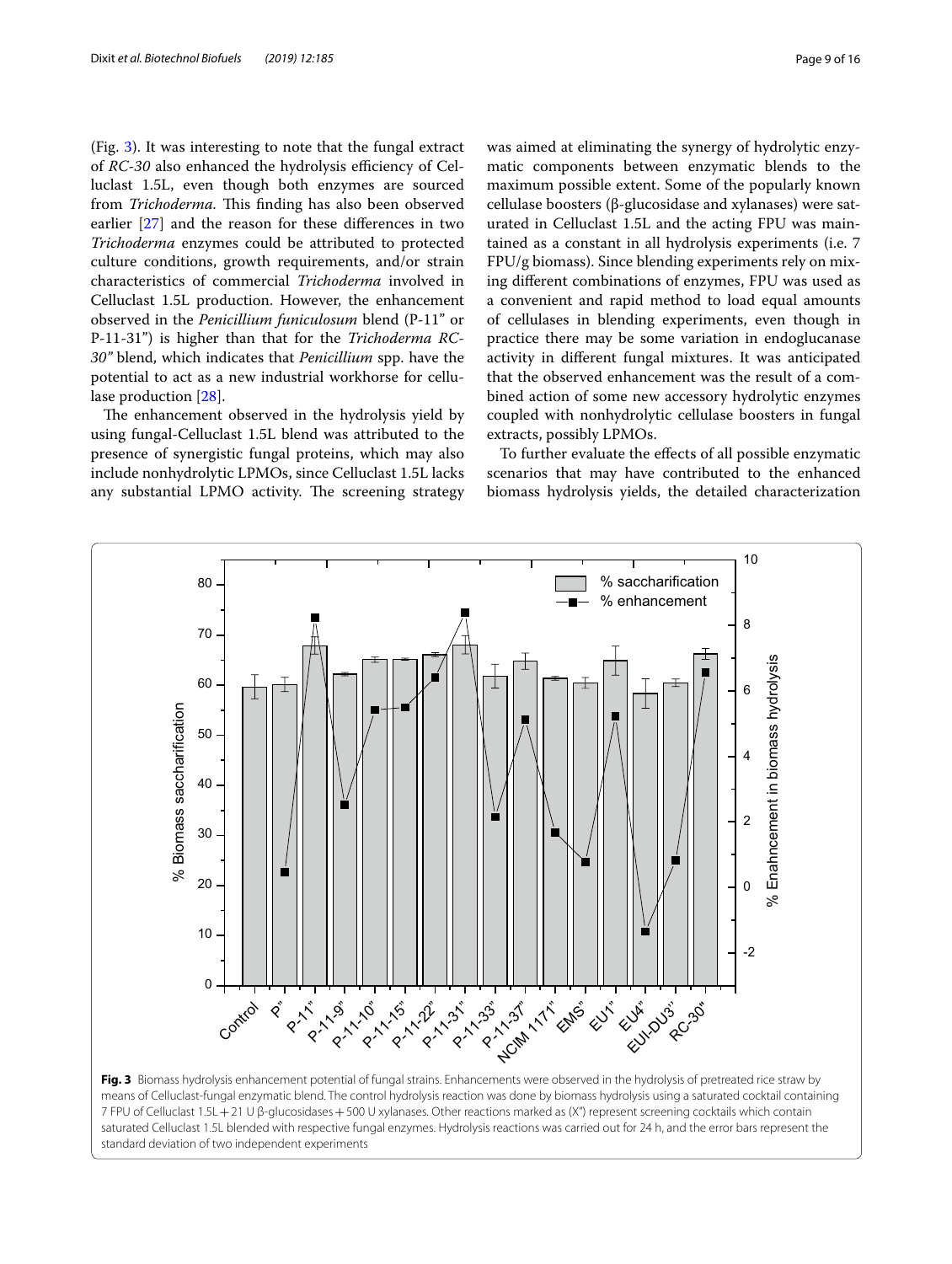of two fungal candidates from each *Penicillium* sp., DBT-IOC-P11 and DBT-IOC-EU1, was done, since they exhibited the highest hydrolysis enhancement in their respective groups.

Initially, the synergy of hydrolytic components in Celluclast-fungal enzymatic blends were analyzed to investigate the role of accessory hydrolytic enzymes in increasing biomass hydrolysis. Later, to analyze the contribution of LPMO enzymes in increasing biomass hydrolysis yield, the detection of LPMO enzymes was carried out using an Amplex Red assay coupled with gluconic acid measurements in enzymatic hydrolysates.

## **Role of enzyme synergy in hydrolysis enhancement of strains**

It has been shown in various studies that the enhancement in biomass saccharifcation depends on the synergy between diferent enzymes in the blend [[29](#page-15-25)[–31](#page-15-26)]. Hence, a comparative analysis of enzymatic blends was done to determine possible synergistic efects of hydrolytic enzymes that could be responsible for the strain's enhancement potential. Enzymatic assays were performed to determine substrate hydrolytic activity, with calculations for total volume of enzymatic blend acting per gram of biomass.

Compared with the saturated cocktail, enzymatic activities for the P-11" blend was higher in all assays, which is consistent with higher biomass hydrolysis potential of this blend (Table [3\)](#page-9-0). Recorded FPAse, CMCase, β-glucosidase, and protein content values for the P-11 blend were higher than those for the other two cocktails (Saturated cocktail and EU1").

Although the percentage enhancements of biomass hydrolysis by DBT-IOC-EU1 enzyme blend (EU1") was approximately 5% higher than that of the saturated cocktail, the enzymatic activities of this blend was comparable to that of the saturated cocktail, while its CMCase activity was lower than that of the saturated cocktail (Table [3](#page-9-0)).

Some nonhydrolytic synergistic proteins, such as LPMOs, might have played a role in increasing the hydrolysis yield of strain DBT-IOC-EU1, as these enzymes are not detected in the model substrate hydrolysis assays reported in Table  $3$  [\[22](#page-15-18)]. Therefore, the next step was to detect the presence of LPMO enzymes in these fungal extracts that could enhance the biomass hydrolysis in these blends, compared to the saturated cocktail.

It is interesting to note that in the saturated cocktail the protein loading is higher than for both fungal blends, (P-11" and EU1") although the acting FPU of blends were higher than saturated cocktail. This observation indicates that while carrying out biomass hydrolysis, enzymatic blending should be done in terms of FPU or BHU (biomass hydrolysis units) compared to protein loading, so that acting lignocelluloytic enzymes are blended in approximately equal amounts.

## **Amplex Red assay of fungal enzymes**

Later, culture supernatants of selected *Penicillium* strains were evaluated for hydrogen peroxide production using an Amplex® Red assay. Ascorbate supplemented Amplex® Red dye was employed to characterize the  $H_2O_2$  production ability of fungal strains. The assay was carried out in the presence of 300  $\mu$ M ascorbate as electron donor to characterize the LPMO activity of fungi. In order to determine other sugar-oxidizing enzymes present in fungal strains, total  $H_2O_2$  production ability of the fungal enzymes was measured in the presence of ascorbate, glucose, and cellobiose, following a previously described method [\[32](#page-15-27)].

This assay revealed that mutant DBT-IOC-EU1 has remarkably high Amplex® Red activity, which was nearly tenfold higher than that for strain DBT-IOC-P-11 (Fig. [4](#page-10-0)). Addition of cellobiose as well as glucose was able to induce slightly higher production of  $H_2O_2$  compared to an ascorbate supplemented reaction mixture. Whereas, in *P. funiculosum* mutant (DBT-IOC-P-11) the ascorbate containing reaction assay produced highest amount of  $H_2O_2$ , most likely due to the presence of active LPMOs in *P. funiculosum* strain.

Although both strains belong to the same genus, the significant difference in  $H_2O_2$  production capability indicated diferent roles of these strains in lignocellulose degradation. This assay indicated a lower level of oxidases for

<span id="page-9-0"></span>**Table 3 Enzymatic activity of blend used for pretreated rice straw hydrolysis. Calculations were done for the enzymatic blend action per gram of biomass**

| <b>Enzyme</b>      | Protein (mg/mL)  | Filter paper activity (FPU/<br>mL) | <b>CMCase activity (IU/mL)</b> | β-glucosidase activity<br>(IU/mL) |
|--------------------|------------------|------------------------------------|--------------------------------|-----------------------------------|
| Saturated cocktail | $55.62 \pm 1.38$ | $11.5 \pm 1.49$                    | $238.09 + 2.08$                | $48.32 \pm 1.73$                  |
| $P-11''$           | $48.67 \pm 0.29$ | $12.66 \pm 1.3$                    | $254.41 \pm 1.41$              | $59.97 \pm 1.16$                  |
| EUI''              | $46.35 + 0.28$   | $12.54 \pm 1.4$                    | 176.29 ± 3.5                   | $50.9 \pm 1.98$                   |

Saturated cocktail represents 7 FPU of Celluclast 1.5L saturated with 21 Units of β-glucosidase enzyme and 500 Units of Xylanases

**"** Symbol represents the blend of fungal extract (3.5 FPU)+Celluclast 1.5L (3.5 FPU) which was employed to degrade pretreated rice straw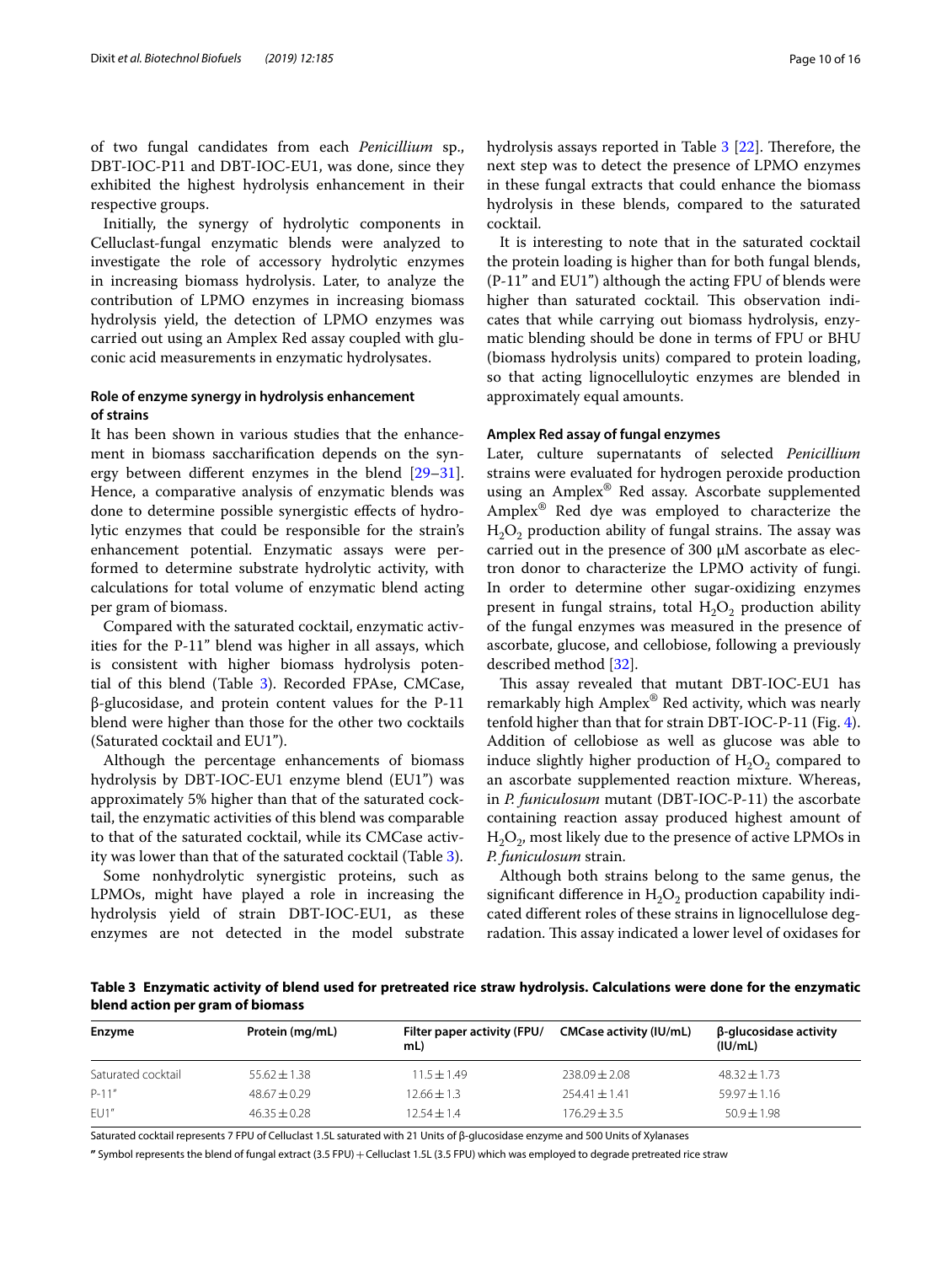strain *P. funiculosum* compared to *P. janthinellum*. Due to the presence of various  $H_2O_2$  producing oxidases in crude enzymes the Amplex® Red assay is not specifc for determining LPMO activity of crude cellulases, but provides an initial useful simple screening test for LPMOlike activity that results in hydrogen peroxide production, particularly when applying ascorbate-induced activity. In our case, the ascorbate-induced activity of strain P-11 was higher than that of EU1, which is consistent with results from the LC–MS assay and is consistent with relative LPMO activity levels.

Furthermore, both *Penicillium* strains were examined for the presence of cellobiose dehydrogenase (CDH) activities using DCPIP as the electron donor, and it was observed that none of the extracts showed any substantial cellobiose dehydrogenase activity. Although the draft genome sequence of *Penicillium janthinellum* ATCC 10455 v1.0 confrmed the presence of one CDH gene in this species (<https://genome.jgi.doe.gov/>) and a proteomic study of *Penicillium funiculosum* indicated the secretion of one AA3 GMC oxidoreductases [\[33](#page-15-28)], none of the fungal enzymes in this study, however, displayed any substantial CDH activity. These findings can be attributed to the use of Avicel as a carbon source in the submerged culture, which might not be able to induce enough levels of oxidases in fungal strains. Therefore, to analyze the efect of LPMOs on biomass hydrolysis enhancements, gluconic acid concentrations were measured in enzymatic hydrolysates of these strains using LC–MS.

#### **Quantitation of oxidative activities of enzyme using LC–MS**

The hydrolysis of pretreated rice straw was carried out at a higher substrate loading of 10% dosed with 7 FPU of *Penicillium janthinellum* and *Penicillium funiculosum* mutant, along with Cellic<sup>®</sup> Ctec2 as control. The reactions were carried out without any external electron donor such as ascorbate, since it was anticipated that the insoluble fractions of pretreated biomass act as electron donor for LPMOs  $[34]$  $[34]$ . The analysis was done for hydrolytic as well as oxidative activities of test enzymes by quantitating glucose as well as gluconic acid released in the reaction hydrolysates. Glucose concentration was measured with the help of HPLC and quantitation of gluconic acid was done by using LC–ESI–MS for superior selectivity and sensitivity. Due to the lack of C4 oxidation standards, only Type I LPMO activity was measured through gluconic acid quantitation in hydrolysates. Since the product distribution studies of LPMO enzymes (such as the quantitation of oxidized cello-oligomers produced in the reaction) is not the main aim of this study, quantitation of Type I LPMO activity was carried out by evaluating only the gluconic acid concentration in hydrolysates. Previous studies have demonstrated that gluconic acid concentrations can be attributed to the activity of C1 LPMOs present in *Trichoderma*-based commercial cellulases. However, it is worthwhile noting that the lack of CDH activity in these commercial cellulases has made this method applicable to *Trichoderma*-based commercial enzymes, it might not be the case for other enzymatic systems.

<span id="page-10-0"></span>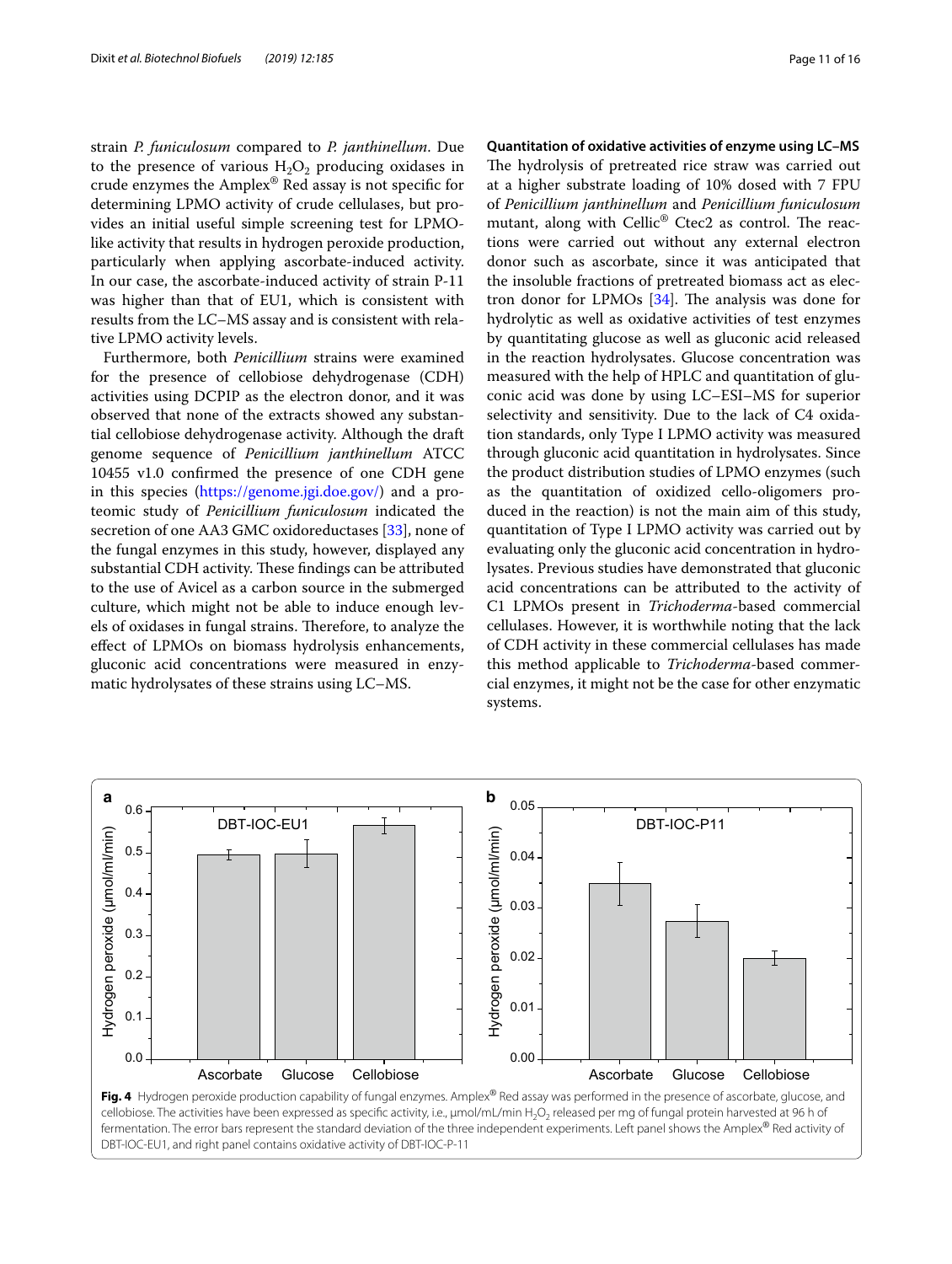In previous reports where gluconic acid was measured in Cellic® Ctec2, it was demonstrated that the production of gluconic acid is dependent on various parameters (Table [4\)](#page-14-1). Diferent process strategies signifcantly afect the LPMO activity such as hydrolysis temperature, biomass loading, diferent pretreatment technologies, and diferent substrates signifcantly infuence the LPMO activity. Hence, substrate specifc profling of cellulases shall be carried out before applying LPMOs in biofuel production on industrial scale.

The highest glucose and gluconic acid concentrations measured in the hydrolysates of pretreated rice straw were observed for the Cellic® Ctec2 enzyme. At 48-h, 80.48% biomass hydrolysis was recorded for Cellic® Ctec2 enzyme, with a concomitant production of 0.170 g/L of gluconic acid, which accounts for 0.3% oxidation of total glucose released in the hydrolysate. To the best of our knowledge, this is the frst report to quantitate Type I LPMO activity of Cellic® Ctec2 on dilute acid-pretreated rice straw, and the biomass pretreatment and hydrolysis conditions in this present study are quite diferent from those used in earlier studies (Table  $4$ ) which makes it difficult here to compare best LPMO yielding reaction conditions. However, % cellulose oxidation potential of the Cellic® Ctec2 enzyme reported here falls in the range of earlier reported cellulose oxidation values for the same enzyme, and hence supports the suitability of sensitive LC–MS quantitation of LPMOs as an alternative to HPAEC-PAD measurements. Although not a high throughput method, the LC–MS is complete in 11 min, compared with about 20 to 30 min for the established HPAEC-PAD method, since the elution times for gluconic acid and cellobionic acid are about half for the LC–MS method. The LC–MS method also has higher sensitivity than the HPAEC-PAD method, and so is a useful alternative for low concentrations of gluconic acid and cellobionic acid that are normally present in enzymatic hydrolysates derived from crude fungal extracts.

Saccharifcation ability of the *P. funiculosum* mutant DBT-IOC-P-11 was 65.15%, while the biomass saccharifcation potential of *P. janthinellum* mutant DBT-IOC-EU1 was 51.57%. The glucan conversion ability of both fungal enzymes was lower than that of Cellic® Ctec2, although for glucose oxidation the DBT-IOC-P-11 enzyme had comparable oxidative activity to the commercial enzyme (Fig. [5\)](#page-12-0). Gluconic acid concentrations in DBT-IOC-P-11 hydrolysates were 0.155 g/L which accounts for 0.33% cellulose oxidation, which was slightly higher than the 0.30% cellulose oxidation of the commercial enzyme Cellic® Ctec2. On the other hand, DBT-IOC-EU1 hydrolysates contained lower amounts of gluconic acid  $(0.054 \text{ g/L})$ , which corresponded to a lower cellulose oxidation ability (0.16%), compared to DBT-IOC-P-11 and Cellic<sup>®</sup> Ctec2 (0.33% and 0.30% cellulose oxidation respectively).

If the observed trend of gluconic acid concentrations in hydrolysates correlates to the Type 1 LPMO activity of fungal enzymes then it can be inferred that *P. funiculosum* mutant DBT-IOC-P-11 has higher LPMO activity than strain DBT-IOC-EU1, which may result in enhanced biomass hydrolysis of pretreated rice straw when it was blended in saturated cocktail of Celluclast 1.5L. It is also interesting to note that the growth and production media employed in this study induced higher cellulase enzyme's secretion, which might have led to higher gluconic acid production in DBT-IOC-P-11 hydrolysates compared to the other enzymes. However, it is possible to overestimate gluconic acid values as Type I LPMO activity indicators in crude enzymes, if extracts of fungi contain some other aldonic acid producing oxidases (such as cellobiose dehydrogenase or glucose oxidase) along with LPMOs. To avoid the overestimation of Type I LPMO activity in crude enzymes, ascorbate-mediated diferential aldonic acid quantitation was done to evaluate actual LPMO activity of crude fungal enzymes.

## **Diferential aldonic acid quantitation helps in determination of Type I LPMO activities**

To employ the aldonic acid/LPMO quantitation method for crude fungal extracts, which is the primary aim of this research, it was decided to analyze the hydrolysates with the help of extrinsic LPMO electron donor (ascorbate), and the actual LPMO activity for fungal enzymes was monitored through diferential aldonic acid concentration produced after the exclusion of residual activity from ascorbate negative controls. In order to quantitate the ascorbate-mediated LPMO activity of the enzymes, diferential gluconic acid (d-GlcA) and cellobionic acid (d-ClbA) measurements were carried out to quantitate C1 LPMO enzymatic activity. For this purpose, enzymatic hydrolysis of Avicel was carried out with enzyme extracts from strain DBT-IOC-P-11, DBT-IOC-EU1 and commercial enzyme Cellic® Ctec2, blended with saturating amounts of β-glucosidase (21U). Hydrolysis reactions were set up in the presence and the absence of ascorbic acid (1 mM), and the hydrolysates from diferent hydrolysis conditions to produce gluconic and cellobionic acid were analyzed. The use of Avicel in this comparative set of ascorbate aimed at excluding interfering activity from other oxidases (such as cellobiose dehydrogenases or glucose oxidase), which could have been overestimated while quantitating C1 LPMO activity of enzymes in the pretreated rice straw hydrolysates (Fig. [5\)](#page-12-0).

After ascorbate addition, the concentration of C1-oxidized products (gluconic and cellobionic acid) was increased in the Avicel hydrolysates of all enzymes compared to their ascorbate negative control reactions. It was observed that the degree of enhancement in aldonic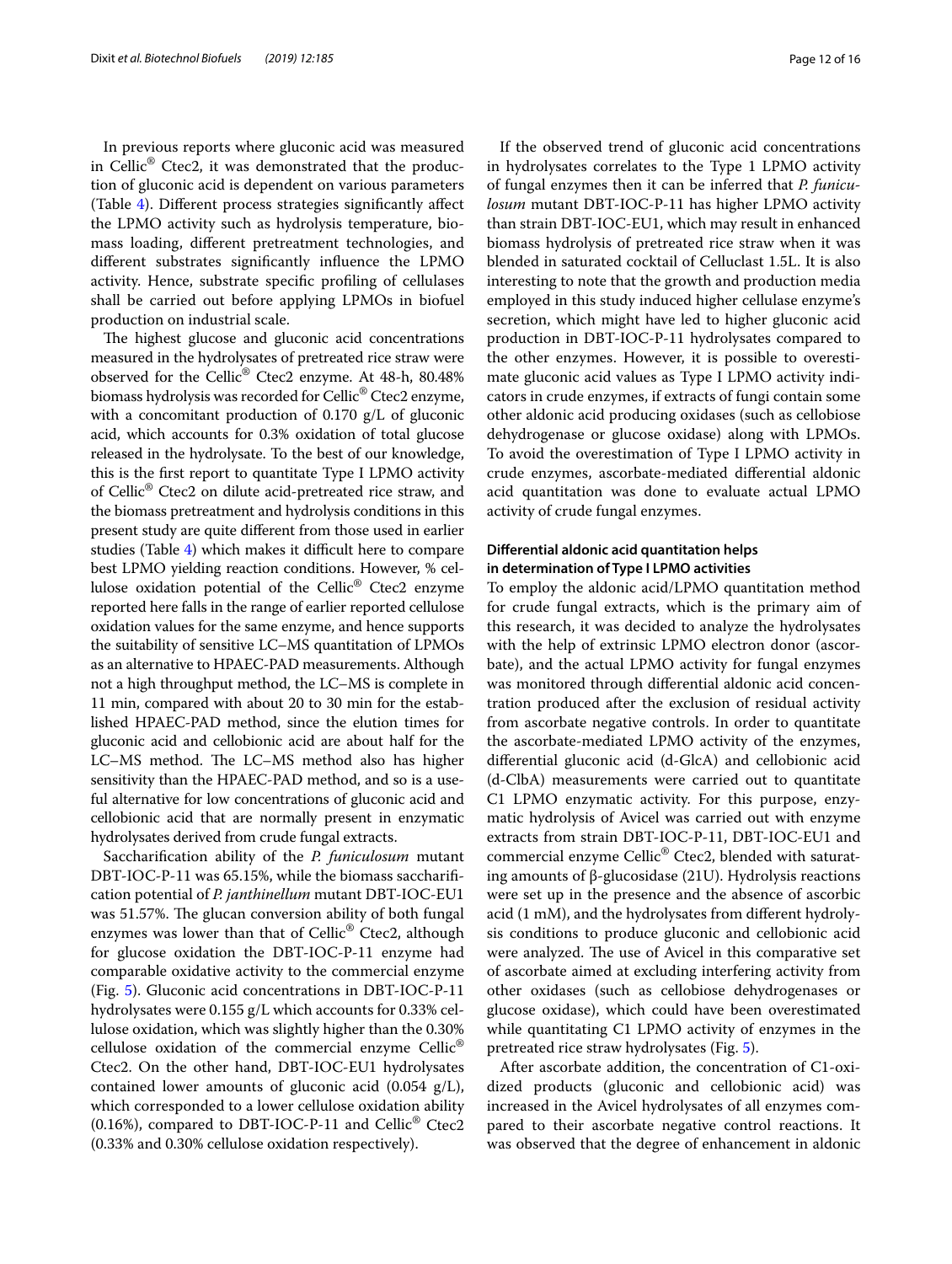



<span id="page-12-0"></span>acids concentration was highest in Avicel hydrolysates of Cellic<sup>®</sup> Ctec2. The differential gluconic acid (d-GlcA) and cellobionic acid (d-ClbA) measurements of Cellic® Ctec2 was highest, followed by strain DBT-IOC-P-11, while the lowest activity was observed for strain DBT-IOC-EU1 (Figs. [6,](#page-13-0) [7](#page-13-1)).

At 48 h, the highest d-GlcA concentrations were observed for Cellic® Ctec2 (0.169 g/L), followed by *P. funiculosum* DBT-IOC-P-11 hydrolysate (0.131 g/L), and strain DBT-IOC-EU1 (0.103  $g/L$ ), as shown in Fig. [6](#page-13-0). The same trend has been observed for d-ClbA concentration in Cellic® Ctec2 hydrolysate (0.041 mg/L or 41 ppb) whereas strain P-11 (0.00575 mg/L) had higher diferential cellobionic acid values compared to strain EU1 (0.00161 mg/L), as show in Fig. [7](#page-13-1).

After ascorbate supplementation, cellobionic acid accumulation was observed for 48 h. After ascorbate supplementation, cellobionic acid accumulated in Avicel hydrolysates, and the observed accumulation was the highest for Cellic® Ctec2, followed by *P. funiculosum* P-11, and then *P. janthinellum* strain EU1. At 48 h, the cellobionic acid concentration of fungal hydrolysates did not increase substantially, however, in Cellic® Ctec2 hydrolysate, the cellobionic acid values increased along with gluconic acid production. It is known that high cellobionic acid concentrations inhibit β-glucosidase activity [[14,](#page-15-11) [37](#page-15-30)], and higher LPMO activity increases both

gluconic and cellobionic acid concentrations. This could explain the higher cellobionic acid concentrations accumulated in the Cellic® Ctec2 hydrolysates, due to its presumably higher LPMO activity. The observed LPMO activity for the fungal strains was comparatively lower than that for the commercial enzyme Cellic<sup>®</sup> Ctec2, and hence, the observed cellobionic acid concentrations were lower in the fungal hydrolysates (Fig. [7b](#page-13-1)).

For fungal enzymes, accumulation in cellobionic acid concentration was higher for strain *P. funiculosum* mutant P-11 and was the least for *P. janthinellum* strain EU1 (Fig. [7\)](#page-13-1). This observation implies that *Penicillium funiculosum* P-11 is rich in C1 LPMO fractions compared to strain EU1, according to the observed higher diferential gluconic acid (d-GlcA) and cellobionic acid (d-ClbA) concentrations in hydrolysates of this strain.

Hence, it can be concluded that the secretome of the *P. funiculosum* mutant is not only enriched in hydrolases but also contains higher oxidative activities (such as LPMOs) than does *P. janthinellum*. The differential gluconic acid concentration indicated that Type I LPMO activity of this strain is higher, resulting in increasing biomass hydrolysis enhancement of pretreated rice straw when blended in saturated cocktails of Celluclast 1.5L.

Owing to the presence of hydrolases, as well as oxidases such as LPMOs, *P. funiculosum* has the potential to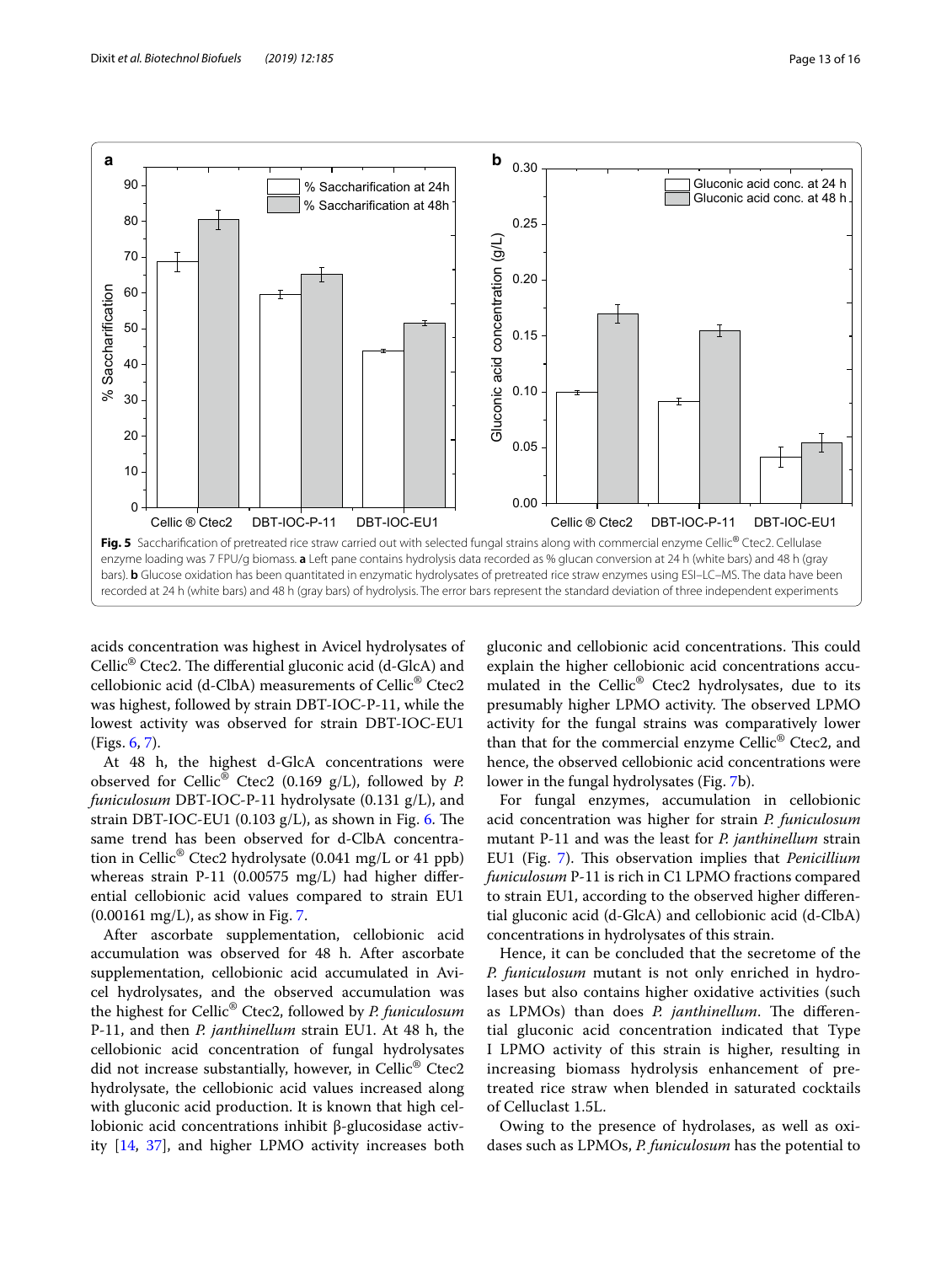

<span id="page-13-0"></span>**Fig. 6** Gluconic acid production in Avicel hydrolysates. The measured gluconic acid concentrations were produced in the absence (white bars) and the presence (gray bars) of 1 mM ascorbic acid. Avicel hydrolysis was carried out with 7 FPU of cellulases saturated with 21 U of β-glucosidases. **a** Gluconic acid concentration of Avicel hydrolysates recorded at 24 h and **b** gluconic acid concentrations at 48 h of hydrolysis reactions. Diferential gluconic acid concentrations (d-GlcA) represent gluconic concentrations (g/L) of hydrolysates produced only in the presence of ascorbate that has been indicated with the help of black solid lines in secondary *Y*-axis. The error bars represent the standard deviation of three independent experiments



<span id="page-13-1"></span>Fig. 7 Cellobionic acid production in Avicel hydrolysates. The measured cellobionic acid concentrations were produced in the absence (white bars) and the presence (gray bars) of 1 mM ascorbic acid. Avicel hydrolysis was carried out with 7 FPU of cellulases saturated with 21 U of β-glucosidases. **a** Cellobionic acid concentration (mg/L) of Avicel hydrolysates recorded at 24 h and **b** cellobionic acid concentrations at 48 h of hydrolysis. Diferential cellobionic acids (d-ClbA) which represent cellobionic concentrations (mg/L) of hydrolysates produced only in the presence of ascorbate and has been indicated by means of black solid lines in secondary *Y*-axis. The error bars represent the standard deviation of the three independent experiments

become an important lignocellulosic industrial strain and has the potential to replace *Trichoderma*-based commercial cellulase preparations.

## **Conclusion**

After a three-stage screening protocol and detailed LC– MS-based analysis of hydrolysates, it can be concluded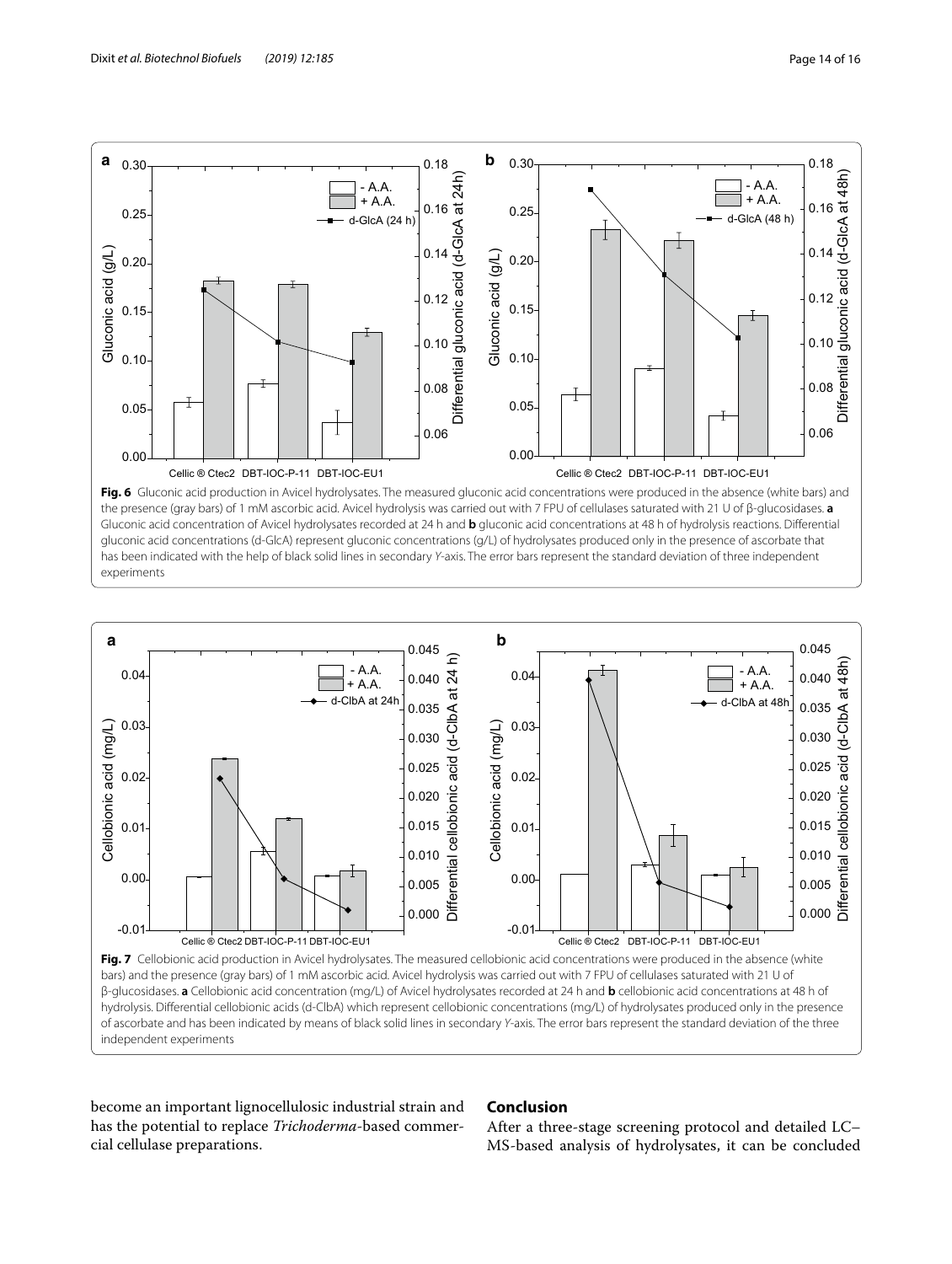| <b>Biomass</b> | Pretreatment<br>method | % Biomass loading Hydrolysis period |        | % Hydrolysis | % Glucose oxidation References |            |
|----------------|------------------------|-------------------------------------|--------|--------------|--------------------------------|------------|
| Wheat straw    | Hydrothermal           | 30                                  | 144 h  | 85           | 4.1                            | [14]       |
| Filter paper   |                        |                                     | 108h   | 83           | 0.7                            | $[14]$     |
| Wheat straw    | Hydrothermal           | 30                                  | 72     | 63           | 2.5                            | $[35]$     |
| Corn Stover    | Hydrothermal           | 15                                  | 96 h   | 50           | 0.49                           | $[16]$     |
| Bagasse        | $-do-$                 | 15                                  | $-do-$ | 87           | 0.43                           | $[16]$     |
| Bagasse        | Organosolv             | 15                                  | $-do-$ | 60           | 0.12                           | $[16]$     |
| Avicel*        |                        | 5.                                  | 72 h   | 53           | 1.89                           | $[36]$     |
| Rice straw     | Dilute acid            | 10 <sup>°</sup>                     | 48 h   | 80           | 0.30                           | This study |

<span id="page-14-1"></span>**Table 4 Comparative analysis of diferent lignocellulose hydrolysis conditions yielding gluconic acid after cellulose oxidation Cellic**® **Ctec2 at 50 °C**

\* This Avicel hydrolysis reaction was incubated with sugarcane bagasse lignin-derived compounds which facilitated enhanced LPMO activity of Cellic® Ctec2

that quantitation of LPMOs in a heterogeneous group of crude fungal extracts can be done accurately using differential gluconic acid concentrations. Absolute quantitations of gluconic acid concentrations are suitable to calculate Type I LPMO activity in *Trichoderma*-based commercial cocktails; however, in the analysis of natural and crude fungal extracts or complex cellulase cocktails, an LPMO-specific screening method is required. This ESI–MS method enables monitoring of the release of very low levels of oxidized gluco-oligosaccahride, so that the method is suitable as a screening method in natural microbes. In the absence of suitable methods for the quantitation of LPMOs, targeted screening in crude fungal extracts is challenging. The current LC-MS methods using quantitation of change in GlcA values from hydrolysates could be used as a screening tool. Applying this method to the screening of LPMOs from fungal extracts, it was shown that *P. funiculosum* may be a useful industrial cellulolytic strain, which contains oxidative LPMO enzymes and has the potential to replace *Trichoderma*based cellulases in biorefnery applications.

## **Additional fle**

<span id="page-14-0"></span>**[Additional fle 1: Table S1.](https://doi.org/10.1186/s13068-019-1526-4)** Chemical composition of native and pretreated rice straw. **Figure S1.** Separation of sugars and aldonic acids in ESI–MS chromatogram. **A** Base peak chromatogram (top curve) was separated into extracted ion chromatogram of glucose (middle curve) and gluconic acid (bottom curve). **B** Total ion chromatogram (TIC) was further resolved by **C** extracted ion chromatograms of glucose (*m/z*=203.0526), gluconic acid (*m/z*=219.0475) in calibration mixture. **Figure S2.** Standard curve of gluconic acid with internal standard. *X* axis represents calibration standard solutions of gluconic acid (1–5 ppm) and each calibration solution was prepared as a mixture of gluconic acid (1–5 ppm) plus 2 ppm internal standard  $C^{13}$  gluconic acid plus 1000 ppm glucose standard. *Y*-axis represents the ratio of mass response or intensity of gluconic acid vs C13 gluconic acid whose *m/z* values are 219.0475 and 220.0508 respectively.

#### **Acknowledgements**

The authors would like to thank the DBT-IOC Centre, Indian Oil R & D Centre, India; Deakin University, Australia, and Department of Biotechnology, Govt. of India for supporting collaborative research work.

The authors thank Dr. Ruchi Gaur for her help in interpretation of the LC– MS experimentation.

One of the authors, PD thanks DIRI programme of Deakin University and Department of Biotechnology (DBT) to provide scholarship for carrying out this work.

#### **Authors' contributions**

PD carried out the research work and drafted the manuscript draft. BB provided technical suggestions in LC–MS methodology and validation. MP has assisted in the design of the experiments, provided feedback on results, and carried out supervision and refning of the manuscript. DKT provided suggestions to refne manuscript. ASM and CB conceived the study, helped in conceptualizing and investigation of the research work, and helped in preparing the manuscript. All authors read and approved the fnal manuscript.

#### **Funding**

The authors thank <sup>1</sup>DBT-IOC Centre for Bioenergy Research and Deakin University for fnancial support.

#### **Availability of data and materials**

All data generated or analyzed during this study are included in this published article.

#### **Consent for publication**

All authors consented to the publication of this work.

#### **Ethics approval and consent to participate**

Not applicable.

#### **Competing interests**

The authors declare that they have no completing interests.

#### **Author details**

<sup>1</sup> DBT-IOC Centre for Bioenergy Research, R&D Centre, Indian Oil Corporation Limited, Faridabad, India. <sup>2</sup> School of Life and Environmental Sciences, Deakin University, Geelong, VIC, Australia. 3 Centre for Marine Bioproducts Development, College of Medicine and Public Health, Flinders University, Adelaide, Australia.

Received: 1 March 2019 Accepted: 7 July 2019 Published online: 22 July 2019